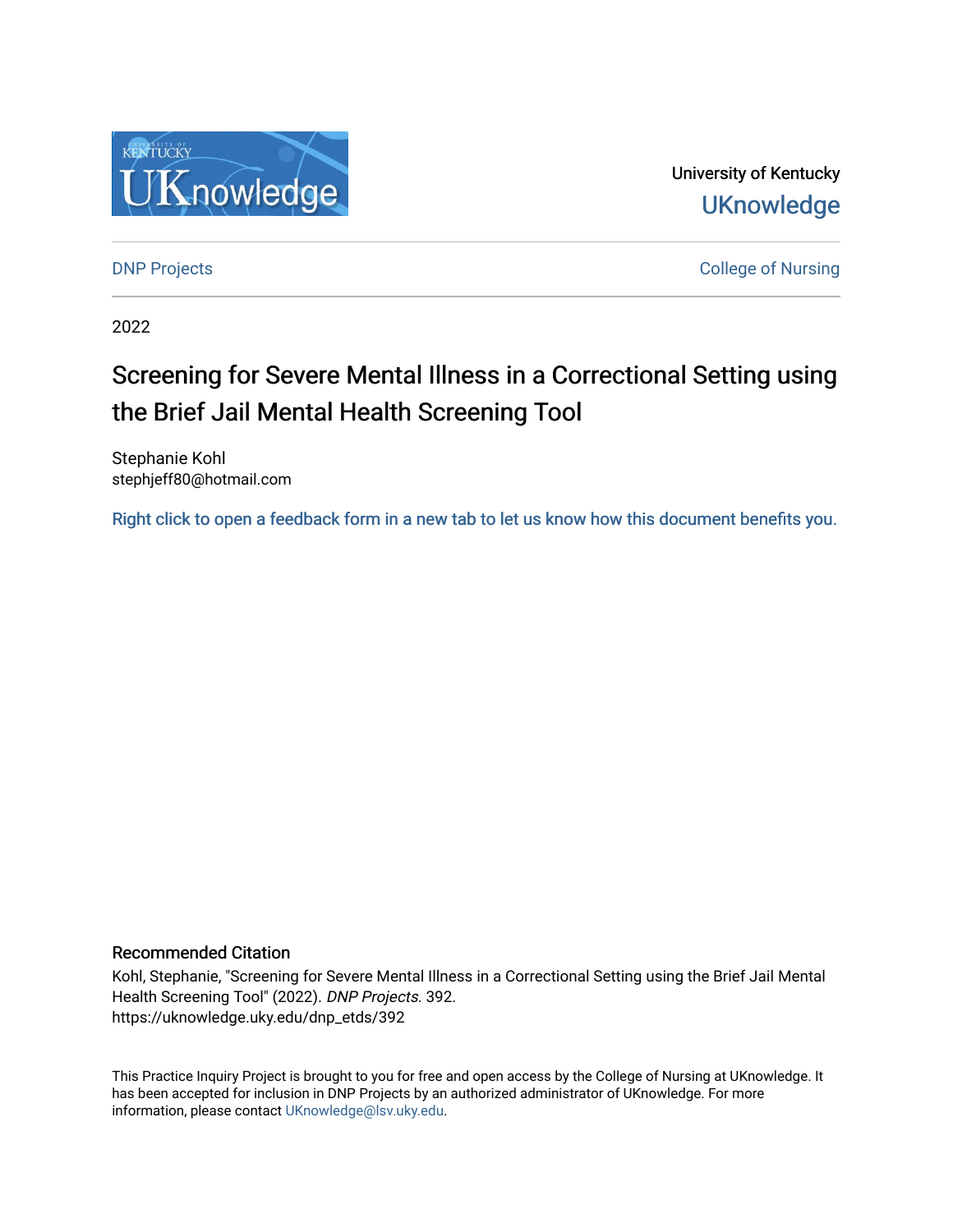Screening for Severe Mental Illness in a Correctional Setting using the Brief Jail Mental Health

Screening Tool

Submitted in Partial Fulfillment of the Requirements for the Degree of Doctor of Nursing

Practice at the University of Kentucky

By

Stephanie A. Kohl, BSN, RN

Lexington, Kentucky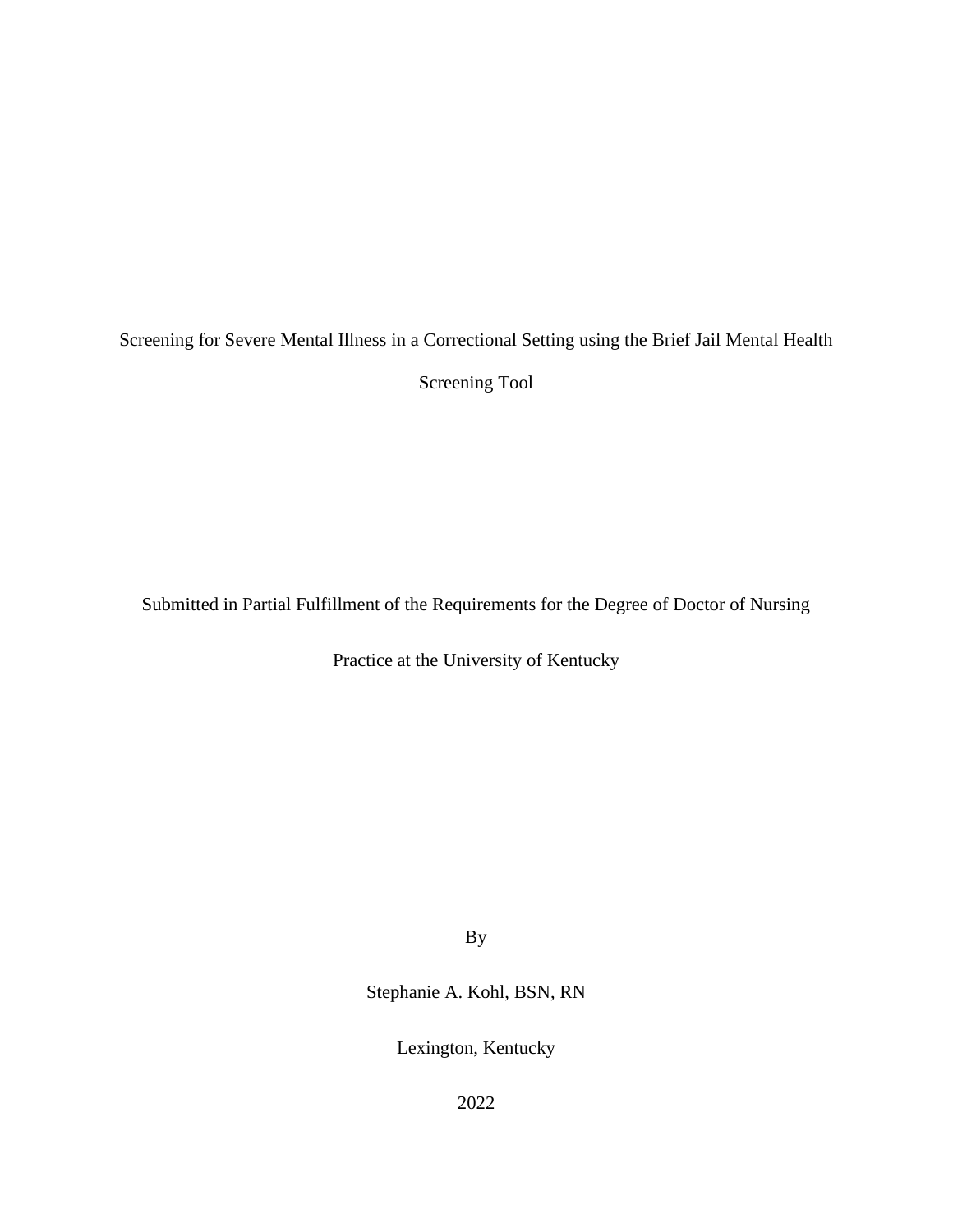#### **Abstract**

BACKGROUND: Prisoners who are detained in jails and detention centers have higher rates of Severe Mental Illness (SMI) compared to the general population. However, SMI is often unidentified in this population, largely due to lack of assessment using effective SMI screening tools and lack of knowledge among prison staff about the prevalence of SMI and the importance of identification in the correctional setting. Prisoners with SMI often act out violently against others and themselves. Current standard practice for SMI screening varies significantly across jails. Many jails use standard medical questionnaires which help obtain a brief medical history but often miss the history of SMI. The Brief Jail Mental Health Screening (BJMHS) tool is a valid and reliable tool that can identify prisoners with SMI in correctional settings. Advantages of this tool include: it can be used with both men and women; and it does not require a trained health professional to administer the assessment.

PURPOSE: The purpose of this study was to evaluate the use of the BJMHS tool to identify SMI in a jail setting and facilitate early mental health intervention for prisoners who screened positive for SMI based on the BJMHS tool.

METHODS: This study design was cross-sectional. Data was collected through chart audits to extract baseline, and post-intervention assessment, through screening and referral of eligible participants using the BJMHS tool. This occurred over a two-month period from November 2021 through January 2022. During the first 30-day period prisoners who met inclusion criteria in the study were screened by the PI using the BJMHS tool within the first 48 hours of their arrest. Records were audited at the close of the study to assess whether prisoners who screened positive for SMI were referred. At the close of the study period a separate 30-day period evaluating the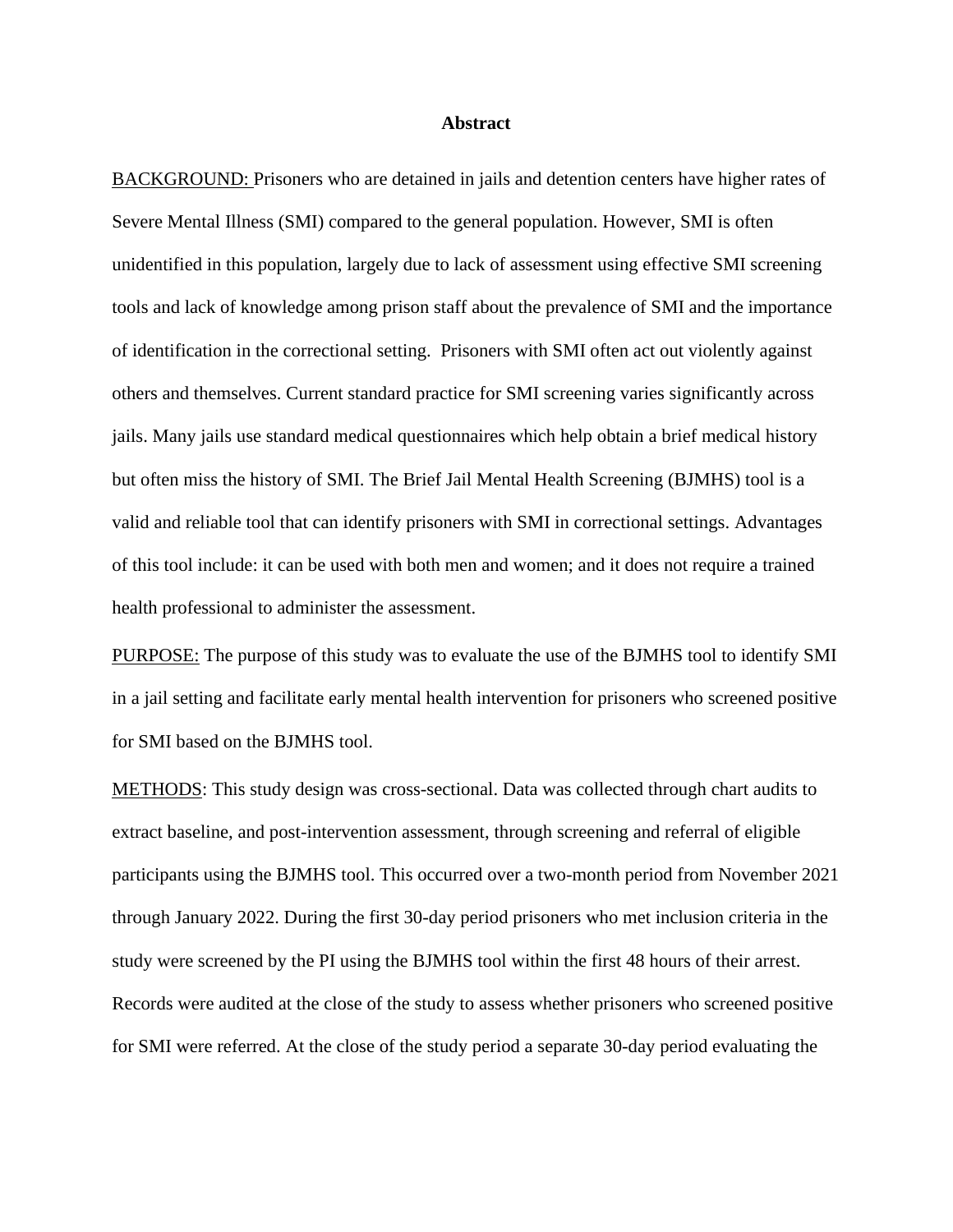current practice of behavioral screening using two questions on the standard medical questionnaire (SMQ) were reviewed.

RESULTS: There were 181 prisoners booked into the jail during the 30-day screening period. 100 of the 181 prisoners were eligible to participate in the study, 89 of which agreed to participate. More than one-quarter (28%; n= 25) screened positive for SMI using the BJMHS screening tool. Of the 25 prisoners who screened positive for SMI, 10 were lost-to-follow-up before an intervention could occur due to release from custody. The remaining  $15$  (n=15) were offered a mental health intervention, and eight (53%) were restarted on medication. Among the remaining seven prisoners, three (20%) were initiated medication and the other four prisoners (27%) received suggestions for alternative therapy**.** Among the prisoners who were screened with the BJMHS tool, 28% screened for having SMI, compared to only 3% utilizing the SMQ  $(p<001)$ .

CONCLUSION: Over one quarter of the participants in the study screened positive for SMI utilizing the BJMHS tool. The standard practice was able to identify only 3% of the prisoners as having SMI, compared to 28% of the prisoners who were screened with the BJMHS tool. This suggests that the BJMHS tool is effective at identifying prisoners for SMI and is likely more effective than the facility's current practice.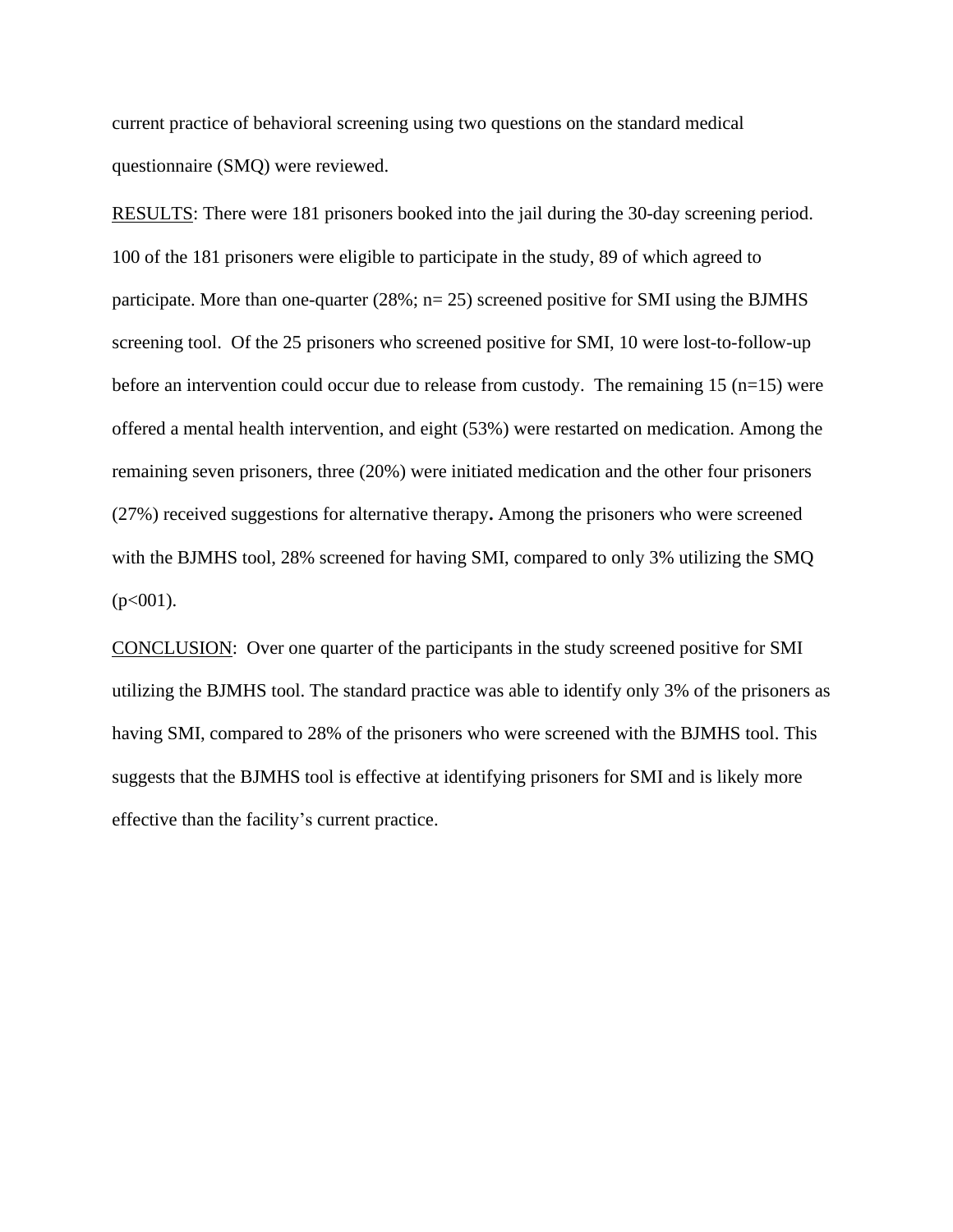## **Acknowledgements**

I would like to thank my advisor and committee chair, Dr. Elizabeth Tovar, for her support and guidance during my DNP journey. I would also like to thank Dr. Julianne Ossege for her support, positivity, and willingness towards teaching. I want to thank all the University of Kentucky College of Nursing faculty for their time, guidance, and clinical expertise during this extraordinary journey.

I would like to personally acknowledge "The Trinity" as I call them, Mike Simpson, Jessica Childers, and Jeff Tindall. Thank you for being nothing but a sounding board of support throughout this project. The trust you three placed in me professionally and personally was never taken lightly. Thank you for being my partners and ambassadors in helping me create the change I so deeply believe is possible.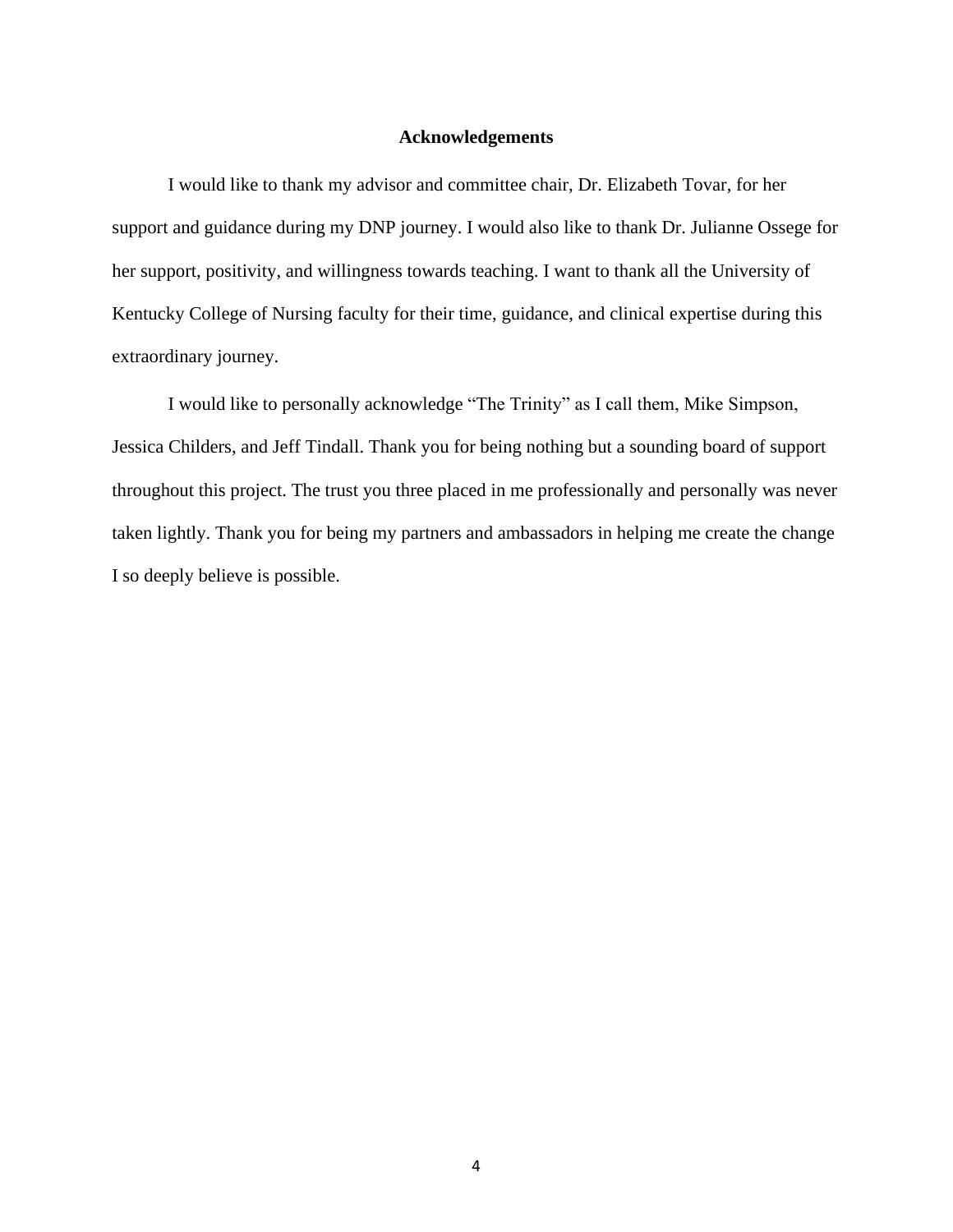### **Dedication**

This project is first and foremost dedicated to my family: My husband Marcus, who would not allow me to stop; and to my beautiful daughter Olivia, I hope, having watched both your parents obtain doctorate degrees, that we have shown you hard work and persistence is always worth it. To my furry ladies, Mabel and Marla, who sat ever vigilant, quietly beneath my feet during the long hours, without a single complaint, even though many walks were missed.

My brother, my best friend, my biggest and fiercest advisor in life, Clinton Forbes: You always coached me through landing this plane, even when I had tears running down my cheeks. Destinee Rein, my ride or die during this program. You were my person, the answer to my questions and the support I needed when I felt I was alone. I don't think I could have done this without you.

Lastly, and most significantly, this is dedicated to the memory of my father. I have yet to master the art of living without you, and many times, in my quietest of moments, I often say to myself, "If you could only see me now."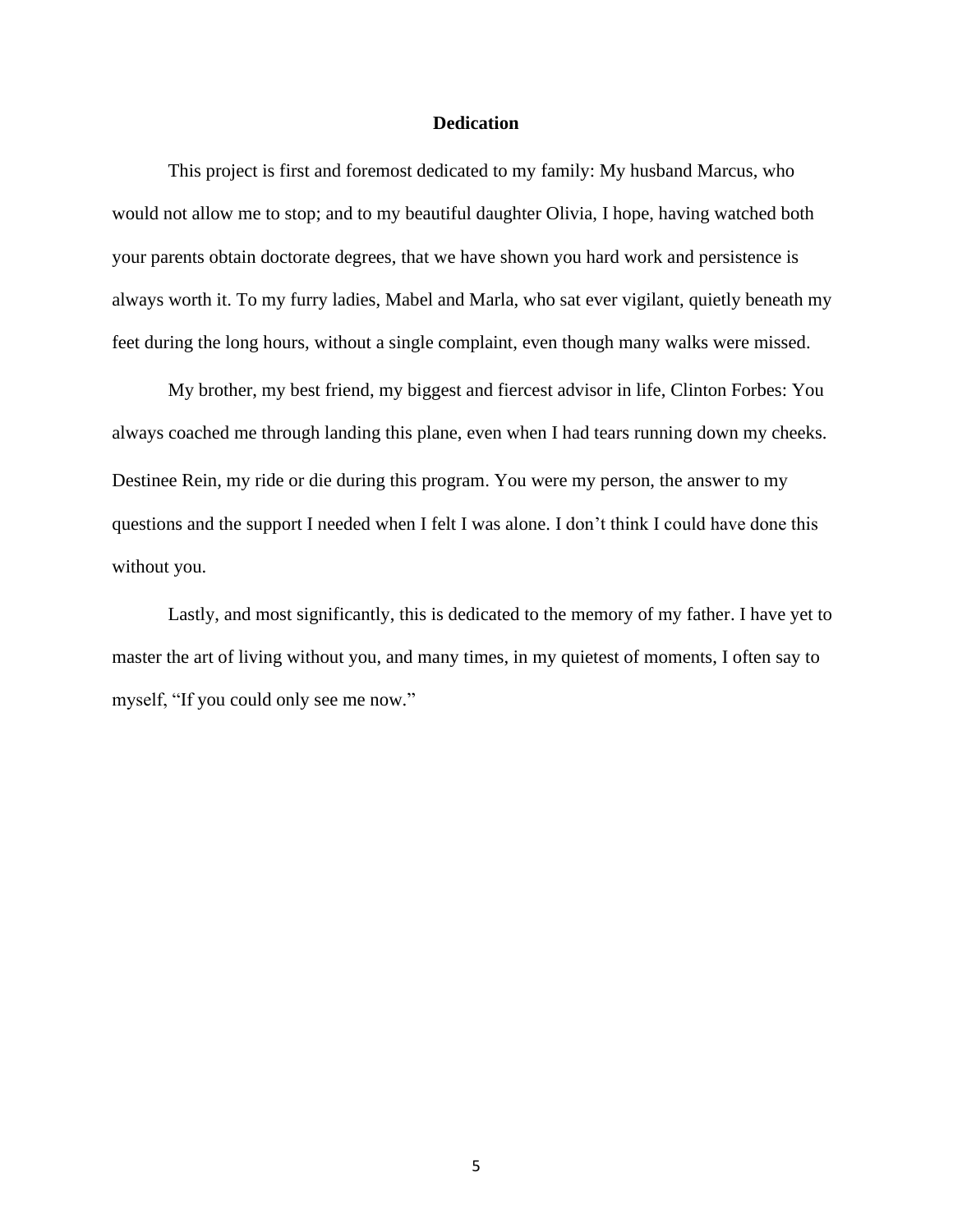| <b>Table of Contents</b> |
|--------------------------|
|--------------------------|

| Current Evidence Based Interventions and Strategies to Target Problem  10 |
|---------------------------------------------------------------------------|
|                                                                           |
|                                                                           |
|                                                                           |
|                                                                           |
|                                                                           |
|                                                                           |
|                                                                           |
|                                                                           |
|                                                                           |
|                                                                           |
|                                                                           |
|                                                                           |
|                                                                           |
|                                                                           |
|                                                                           |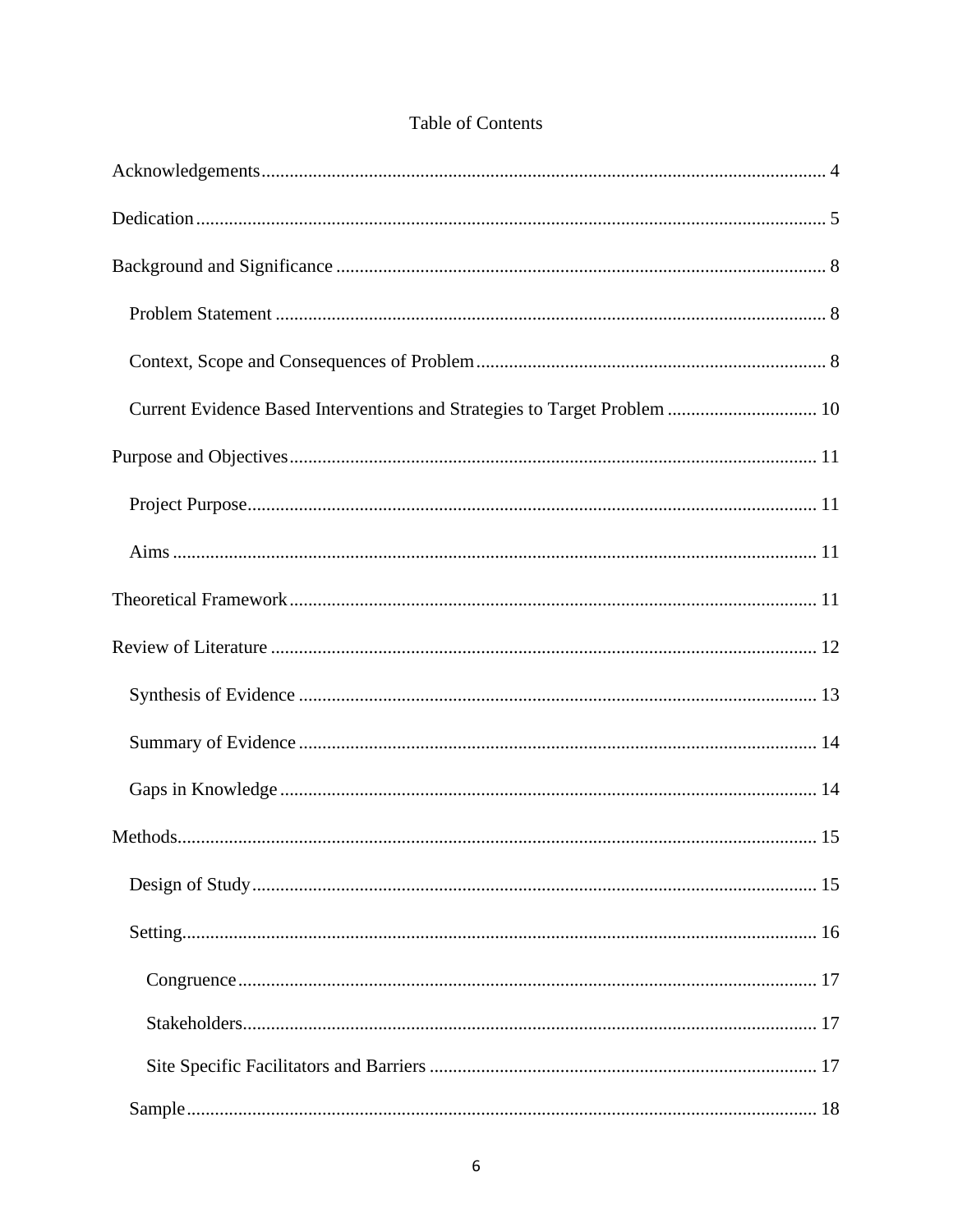| Table 3. Summary of interventions for those who screened positive for severe mental illness in |  |
|------------------------------------------------------------------------------------------------|--|
|                                                                                                |  |
|                                                                                                |  |
|                                                                                                |  |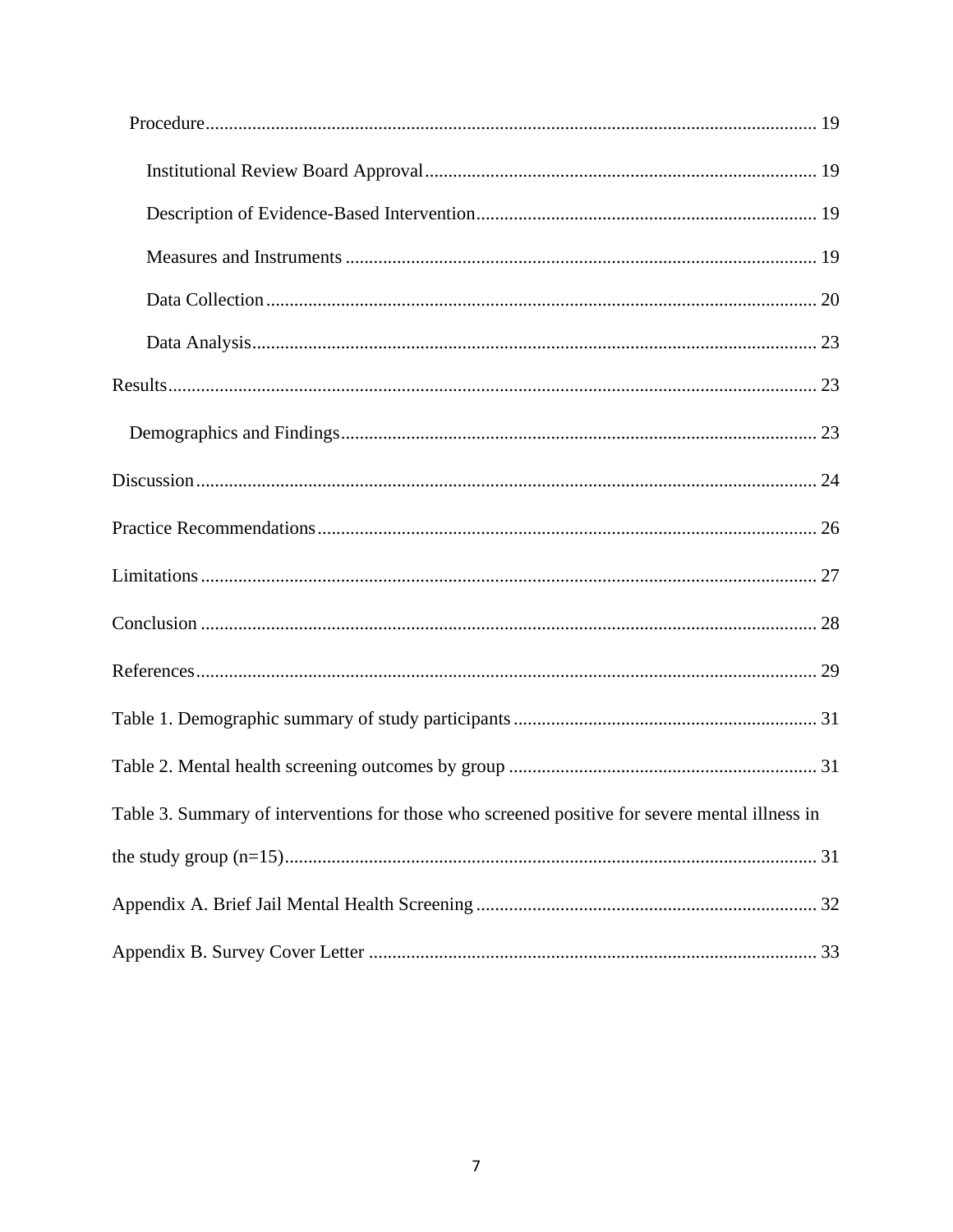#### **Background and Significance**

#### **Problem Statement**

Psychiatric disorders within the U.S. prison population represent a growing public health crisis with significant social, clinical, and economic implications. The National Commission on Correctional Health Care estimates that 15% to 24% of U.S. prisoners suffer from severe mental illness (SMI). Undiagnosed mental illness places prisoners at increased risk for recidivism, rule violations, violence against medical and security staff, prisoner-on-prisoner assaults including rape, and exploitation (Baillargeon et al., 2009). Carson (2021) reported that between 2001-2019 suicide in jails increased nationally by 19%. Prisoners who suffer from SMI commit suicide at higher rates and suicide remains the leading cause of death within jails, and the fifth leading cause of death in prisons (Noonan & Ginder, 2013). Unless prisoners can be effectively identified as needing mental health intervention, those who suffer from SMI can go undetected in correctional settings. There is a need to be able to identify reliable tools to screen prisoners who suffer from SMI. Ford (2010) reports that screening is a valuable means to identify those with SMI, however identifying effective ways to screen prisoners remains the weakest link and varies considerably across correctional settings.

#### **Context, Scope and Consequences of Problem**

In the 2002 Report to congress, the Commission on Correctional Health Care stated that most forensic settings continuously fail to provide quality mental health care and do not adhere to nationally accepted guidelines for mental health screening and/or treatment (Rich, Allen,  $\&$ Williams, 2014). A study of prisoners by Fazel and Seewald (2012) reported that higher rates of mental disorders in prisoners continues to exceed that of the general population and many mentally ill prisoners are receiving inadequate treatment, or no treatment at all. The prevalence of SMI in correctional settings is roughly 50% of the population, compared to 10% of the public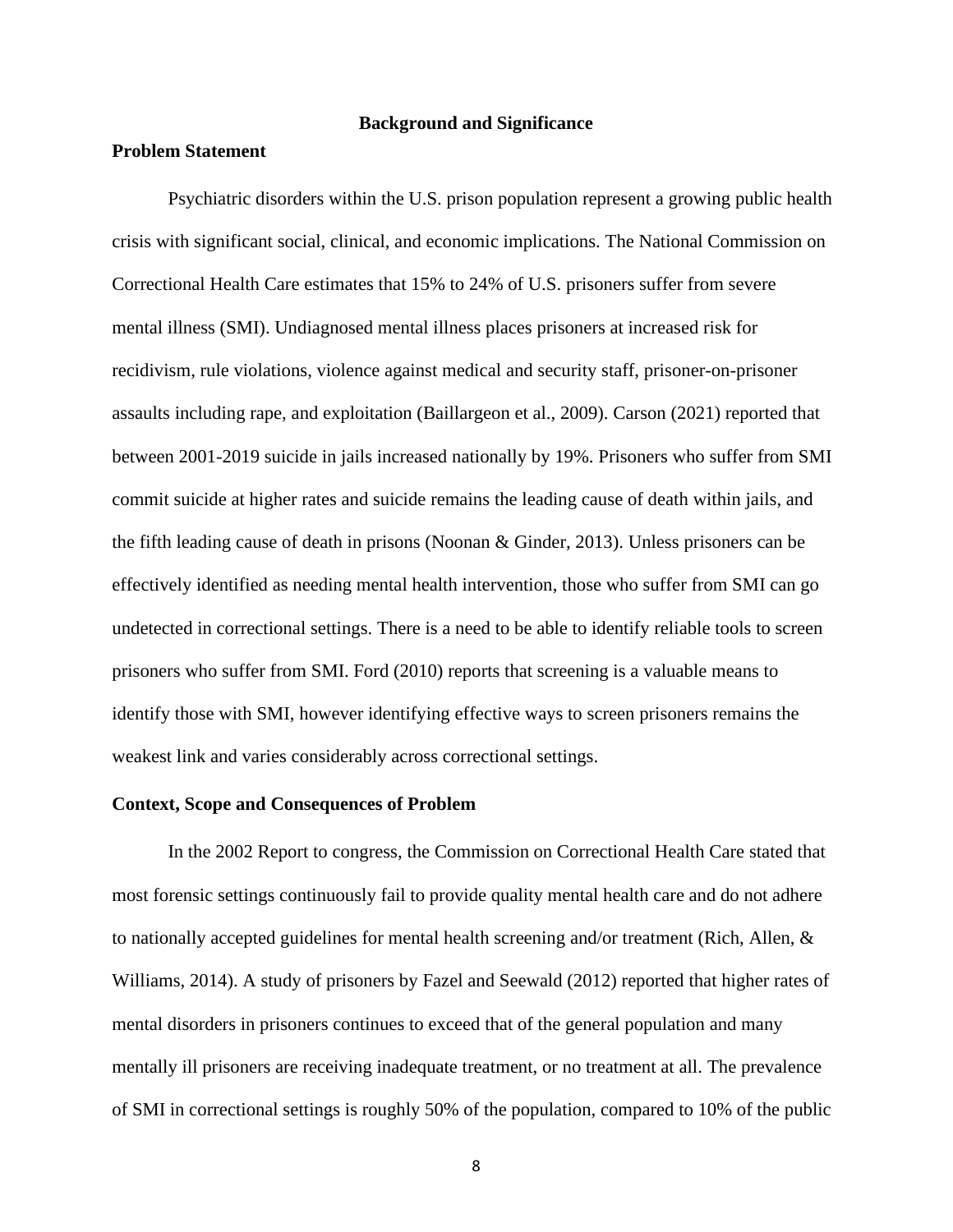population, and 28% to 52% of Americans who suffer from SMI have been arrested at least once (Fontanarosa et al., 2013).

There is no standard protocol for how jails screen newly arrested prisoners for SMI. Lack of universal screening tools and little guidance for how jails should screen for SMI has led to jails using standard general medical questionnaires. The facility that hosted this quality improvement project has an annual intake volume of 1,800 to 2,000 prisoners and does not use a screening tool that has been vetted by evidence-based practice to identify SMI.

The facility's current practice is that at time of custody, every prisoner must complete the booking process. The booking floor officer completes the booking process which can take between 15 to 60 minutes. The booking officer collects identifying demographic information such as age and gender. The final step in the booking process is the SMQ. The SMQ is a set of twenty-two medical questions read to the prisoner by the booking officer. These questions consist of current physical and mental health needs, e.g. 'Do you have any medical problems?' The SMQ asks two mental health questions, e.g. 'Are you suicidal or homicidal? Do you have any current mental health problems?' Though the facility medical questions are detailed there are only two questions related to mental health. The BJMHS tool has eight questions that have been studied to identify SMI in a jail setting.

Once the booking process is complete, the SMQ is emailed to the nurse for review. If the prisoner answers, "No," to every question on the SMQ, the prisoner is then cleared by medical to move to general population housing. If the prisoner answers, "Yes," to being suicidal or homicidal, they are interviewed immediately by the nurse for further assessment. If the prisoner answers in the affirmative to any other question on the SMQ, the nurse is required to see the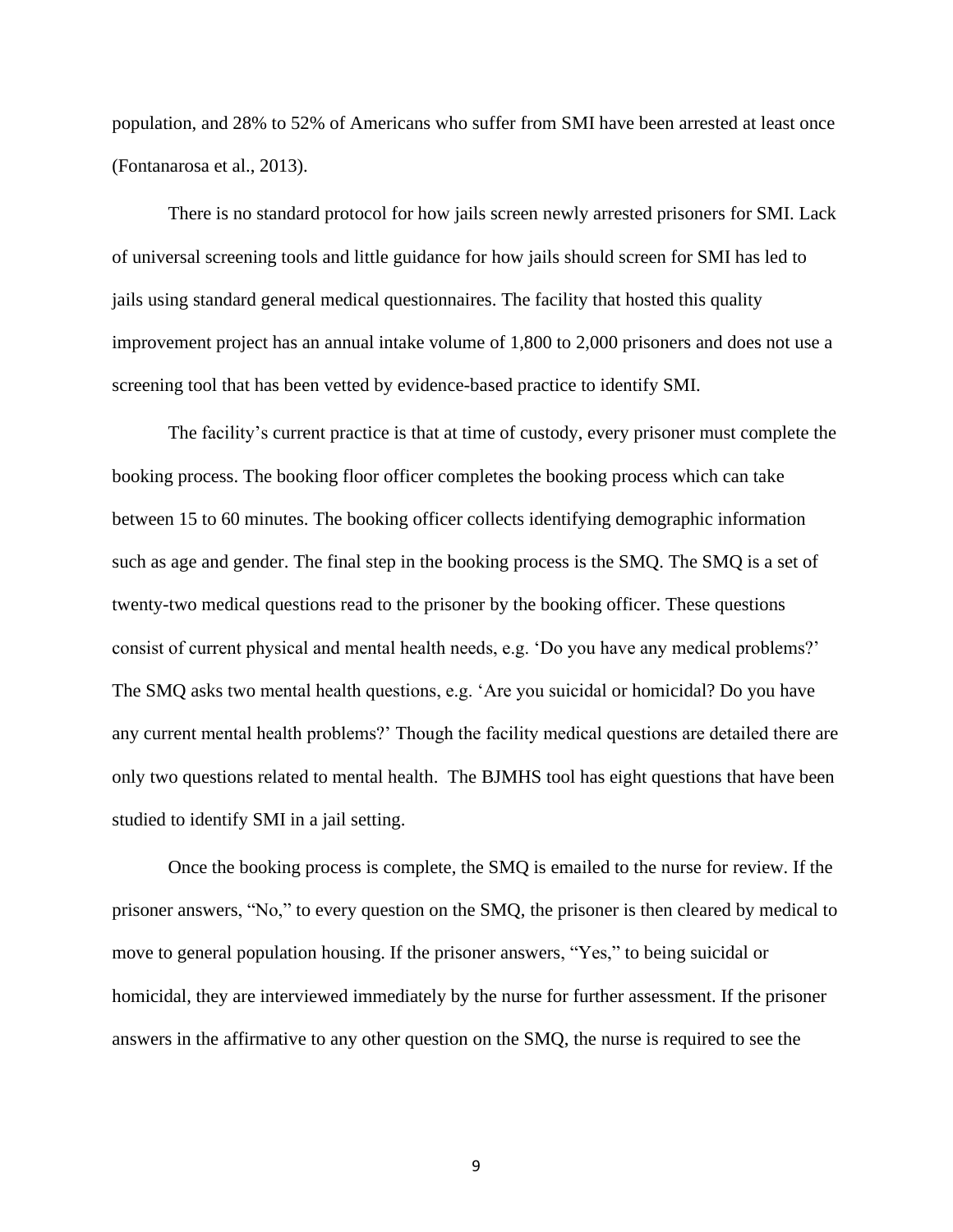prisoner within 24 hours of booking. These prisoners are held in holding cells until the nurse can interview them and obtain a more detailed medical history.

Adults who suffer from SMI go to great lengths to hide their illness from staff or other offenders. Some may not be aware of their needs because of substance use, or inability to convey symptoms well (Reingle-Gonzalez & Connell, 2014). This can lead to officers, during the booking process, or nurses during the medical receiving screen, to miss a prisoner who could be identified with SMI. Because of this, a prisoner with SMI can slip through the process unrecognized and untreated.

Placing prisoners with unidentified SMI in general population cells increases risk for exploitation, violence, self-harming behaviors, and physical assault. Therefore, identifying SMI during the booking process is the best time to use a tool with good reliability and validity to detect SMI, such as the BJMHS tool. If jails initiated this tool during the booking process it could provide the earliest opportunity for staff to identify SMI in a jail setting and facilitate timely access to appropriate treatment.

#### **Current Evidence Based Interventions and Strategies to Target Problem**

Evidence based treatment guidelines supported by the American Psychiatric Association recommend that all jails provide at minimum mental health screening, referral, evaluation, and crisis intervention (Steadman et al., 2005). The BJMHS tool is an evidence-based screening tool that can used to identify SMI in a jail setting with a sensitivity rate of 65% to 75% and can be administered by security or administrative staff.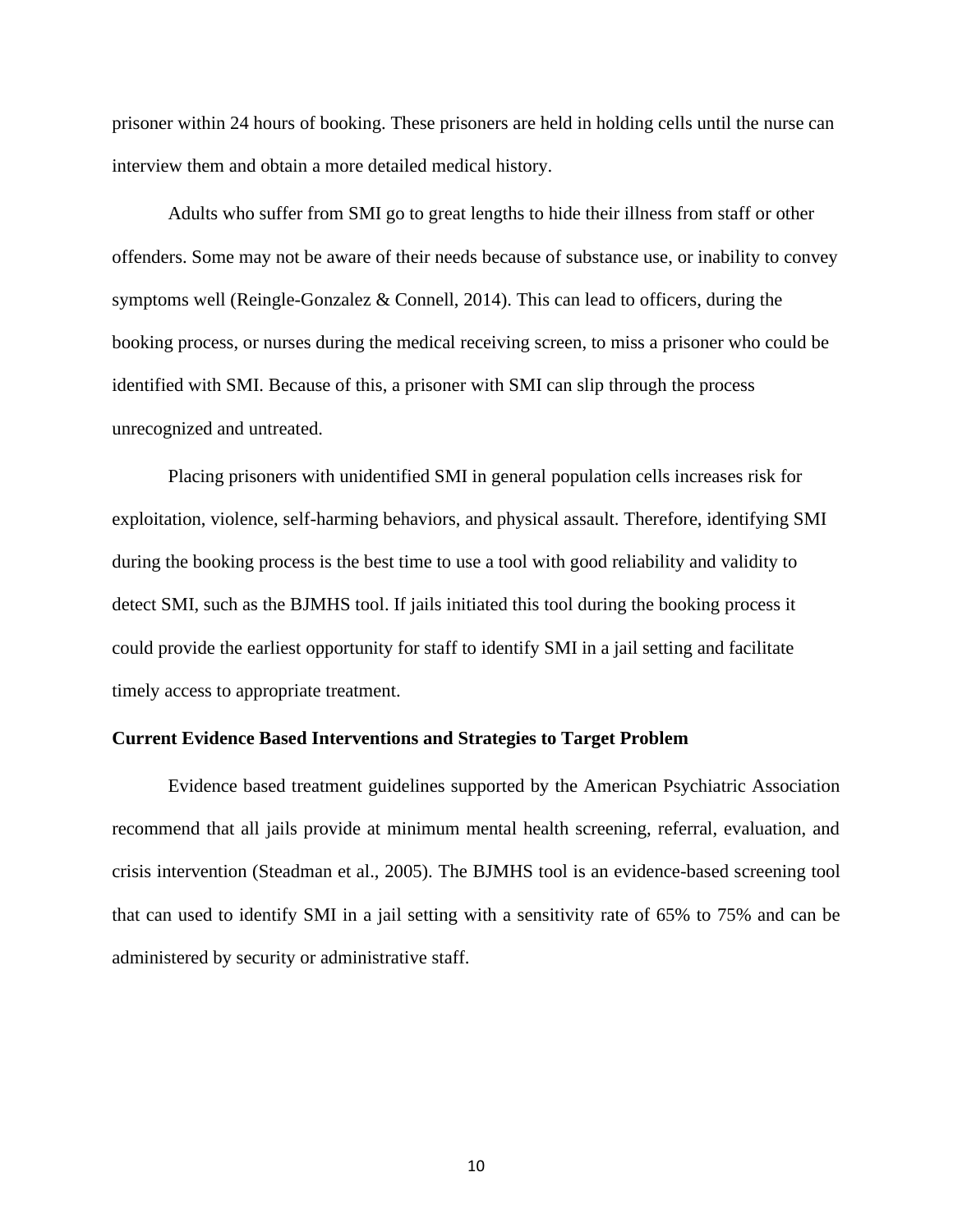#### **Purpose and Objectives**

## **Project Purpose**

The purpose of this study was to evaluate the use of the BJMHS tool within a jail setting to identify SMI in newly incarcerated prisoners.

### **Aims**

The specific aims were to:

- 1. Describe implementation of the evidence based BJMHS tool in a jail setting.
- 2. Evaluate SMI screening rates, SMI identification, and referral to mental health services with the use of the BJMHS tool.
- 3. Describe perceived facilitators and barriers encountered during project implementation and evaluation.

## **Theoretical Framework**

The framework used to guide this project was Kurt Lewin Change Theory (1947). This framework provided an in-depth approach to creating organizational change to complete this study. This theory provides a guide for making needed changes, such as the implementation of the BJMHS tool and navigating the process of the changes during the intake period. Additionally, this theory assisted in facilitating changes that were then implemented and put into practice. There are three stages in this framework: unfreezing, change, and refreezing.

The first stage of this framework is labeled the *unfreeze* stage. This phase identifies the need for change, the adoption of new protocols, and allows new practices in the clinical setting (Manchester et al., 2014). Education is key during this stage in order to strengthen the motives to initiate the change which will occur. The second step is labeled the *change* stage. The change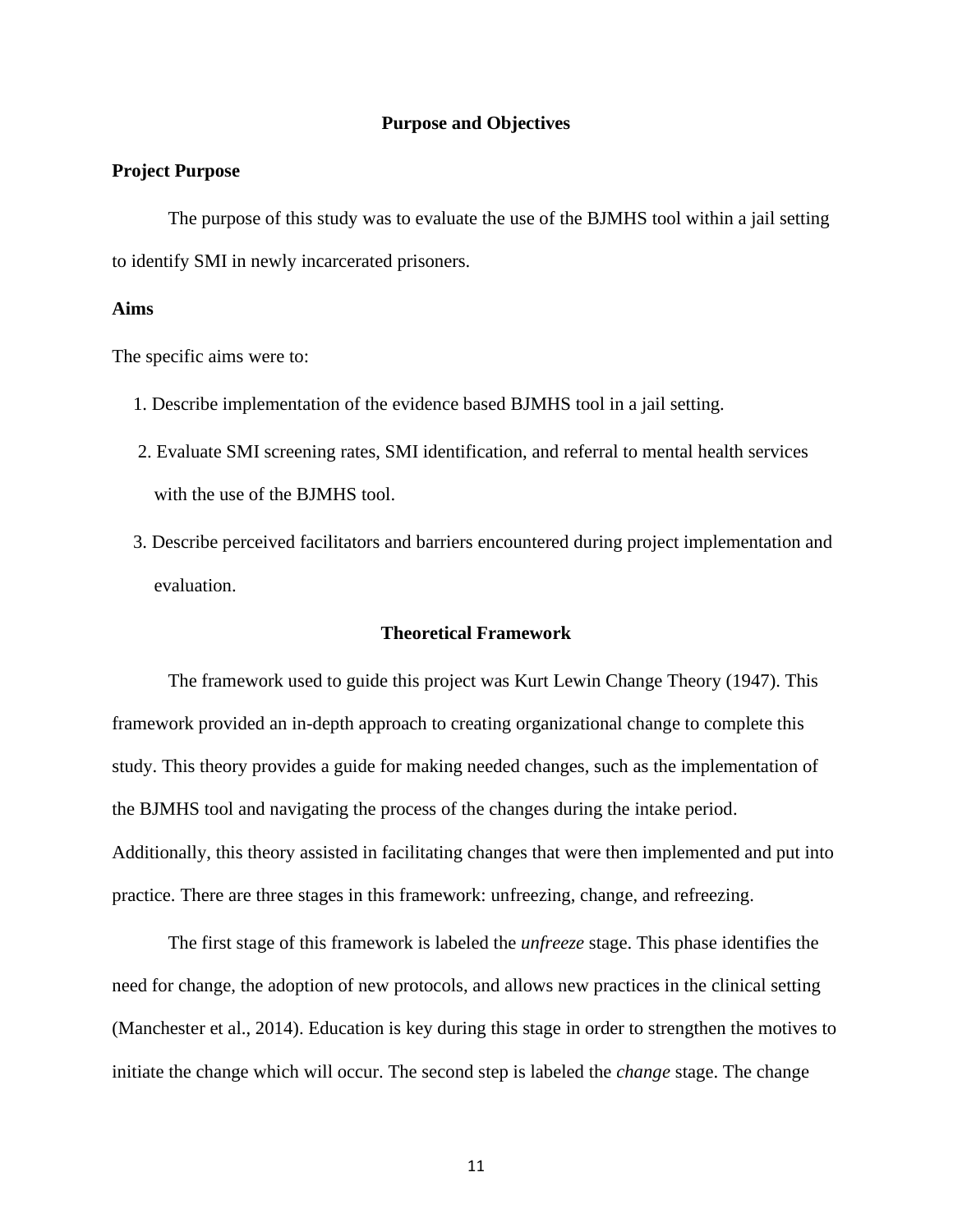stage allows the organization's trial and error to occur around new practices, and guide members toward these practices as more witness others performing them (Manchester et al., 2014). The final stage is the *refreezing* stage. During this stage the change has occurred, and the goal is to maintain the change. This step is a continuation of education, support, and initiatives to maintain organizational change.

This study utilized the framework during the unfreezing stage by identifying the areas where change was needed at intake screening. Instead of moving prisoners to general population housing following the security screening, new prisoners who met inclusion criteria were screened for SMI utilizing the BJMHS. This tool allowed early assessment to determine whether prisoners with SMI could be identified. During the change phase when prisoners were identified with SMI utilizing the BJMHS, these prisoners were offered early intervention, thus decreasing hostile working situations, or abuse of vulnerable prisoners. In the refreezing stage the use of the BJMHS tool could be anchored into the intake process to sustain change in early intervention through mental health screening.

#### **Review of Literature**

A comprehensive review of the literature was completed using PubMed, CINAHL and Cochrane databases. The goal of this literature review was to focus on barriers to identifying SMI in correctional settings, and screening tools used in this population. Key words used in the search included: *prisoner, correctional healthcare, jail, prison, detention center, mental health, severe mental health, screening, and barriers*. The search was limited to articles written about incarcerated adults at least 18-years-old, written in English and published between 2005 and 2021. Exclusion criteria were studies in a language other than English, studies in adolescent populations and forensic settings to determine fitness to stand trial were excluded. Each study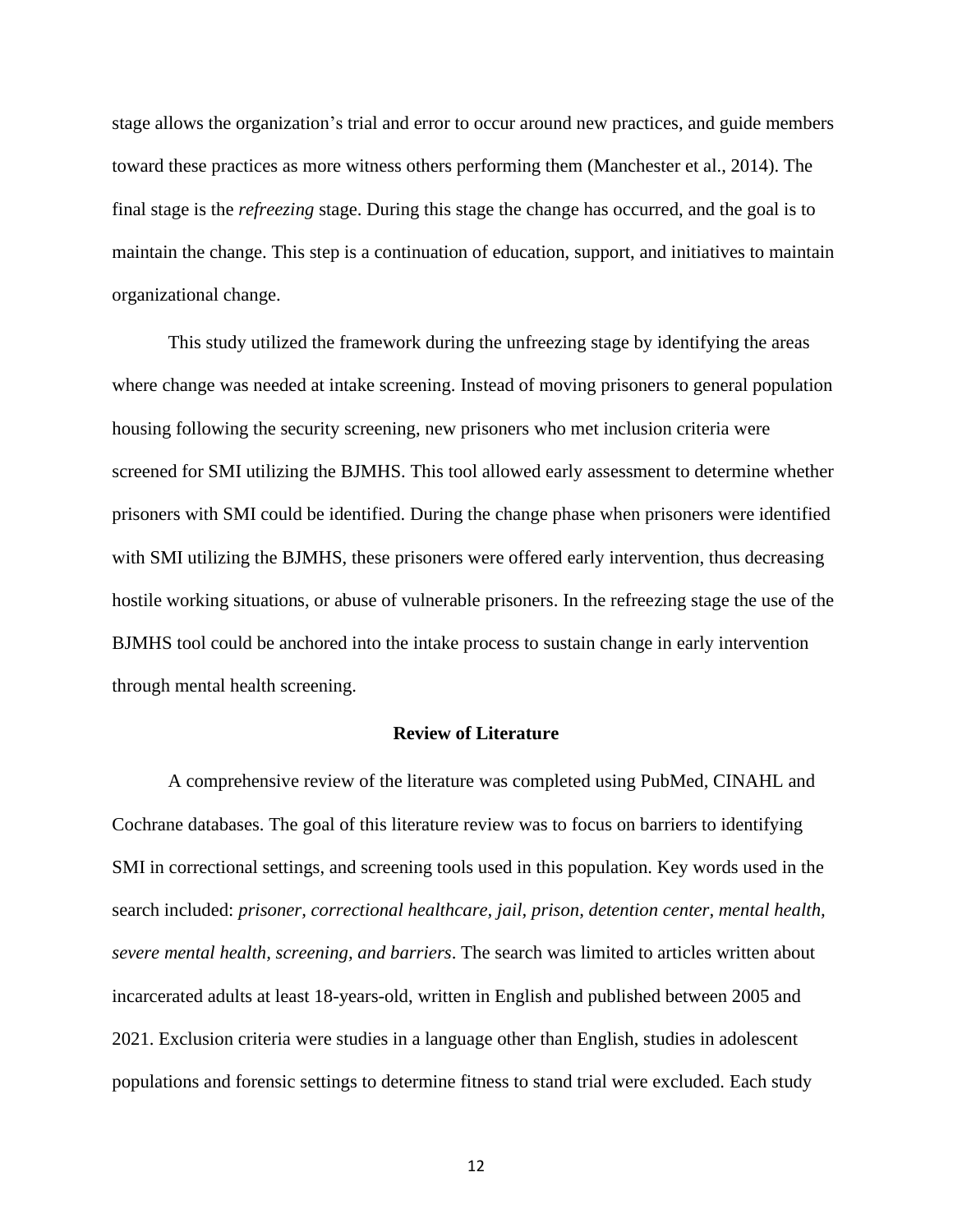reviewed was chosen for quality of evidence, sample size, and inclusion criteria. Nine studies were selected based on the relevant research associated with mental illness and screening in correctional settings. Types of studies reviewed include cross-sectional, qualitative, prospective, literature reviews, systematic reviews, and meta-analysis.

#### **Synthesis of Evidence**

Of the nine studies synthesized for this quality improvement project, all had a common goal to identify which screening tools were more effective in early detection. A study by Martin et al., (2013) identified 22 different screening tools, the BJMHS tool was in the top five screening tools which appeared to be the most promising. Of the 22 screening tools, sensitivity rates were evaluated between several different screening tools throughout the studies. The Correctional Mental Health Screen for Men (CMHSM) showed a sensitivity rate of 74% to 95% in identifying mental illness in men compared to the BJMHS tool that identified 73.5% of men with SMI . The Jail Screening Assessment Tool (JSAT) had a higher sensitivity to identify SMI in prisons and jails compared to both the BJMHS tool and the CMHSM, with a sensitivity rate of 84% to 95%. However, the JSAT requires administration by a nurse or qualified mental health professional. The BJMHS tool has stronger evidence in identifying SMI in jail settings, in both genders with a sensitivity rate of 65% to 75% and can be administered by security or administrative staff. It was for these reasons that it was selected for this study.

More than half of the studies support that screening in jail settings must be brief. A study by Steadman et al., (2005) identified that screening needs to be brief with explicit decision making related to scoring the screening tool, as correctional and classification staff have limited time to spend with each prisoner. A study by Louden, Skeem and Blevins (2013) supports that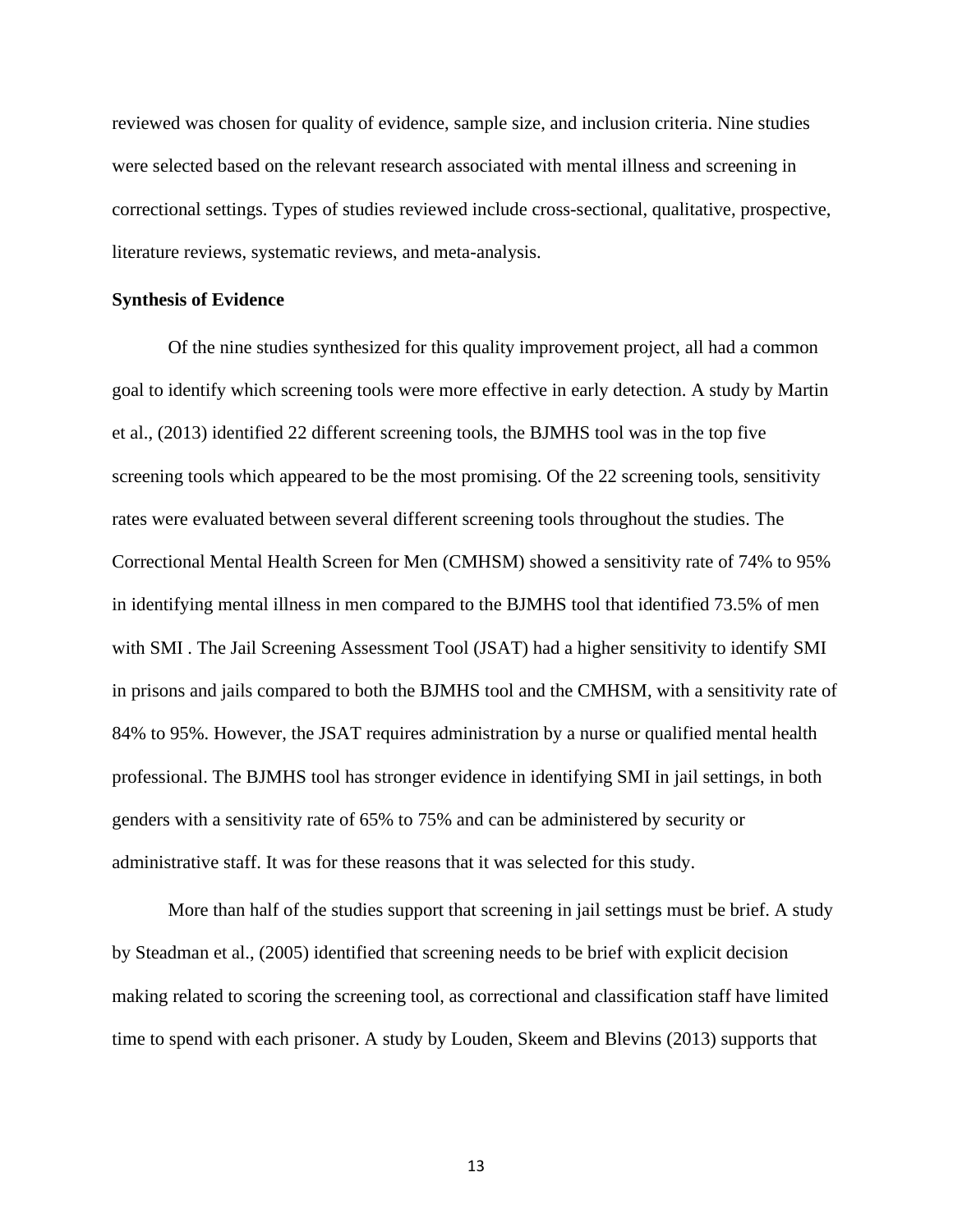the most ideal screening tools for detention settings must be brief, easily administered, sensitive to mental health disorders, and have predictive utility for men and women.

These studies ranged from prospective and retrospective studies, cohort studies, a systematic review, and cross-sectional studies. The BJMHS was able to correctly classify 74% of men and 62% of women who met the criteria for psychotic disorders (Ford, Trestman, Wiesbrock, & Zhang, 2007). The findings between studies identified barriers such as little guidance of which screening tools to utilize. The strength of these studies supports that creating collaboration between security and medical staff can, and does, provide offenders with early intervention.

#### **Summary of Evidence**

These studies collectively support that screening tools must be brief, as correctional staff only have a limited amount of time to spend with each prisoner (Bakesheey et al., 2012; Louden et al., 2013; Steadman et al., 2015; Reingle-Gonzalez, & Connell, 2014). This review identified three top tools that could be appropriate for the study site; the BJMHS tool was selected. This tool can take one to two minutes to complete, has been used in a jail setting, can identify SMI, be administered to both male and female prisoners, and does not have to be administered by a mental health professional.

## **Gaps in Knowledge**

The American Psychiatric Association has recommended that jails provide mental health screenings with referral for treatment, intervention, and crisis management. Gaps in knowledge that exist include, which screening instrument developed is the most effective and should be used. To date, screening for mental health in correctional settings varies significantly. This is more significant in jails where prisoners have shorter confinement times. Numerous factors such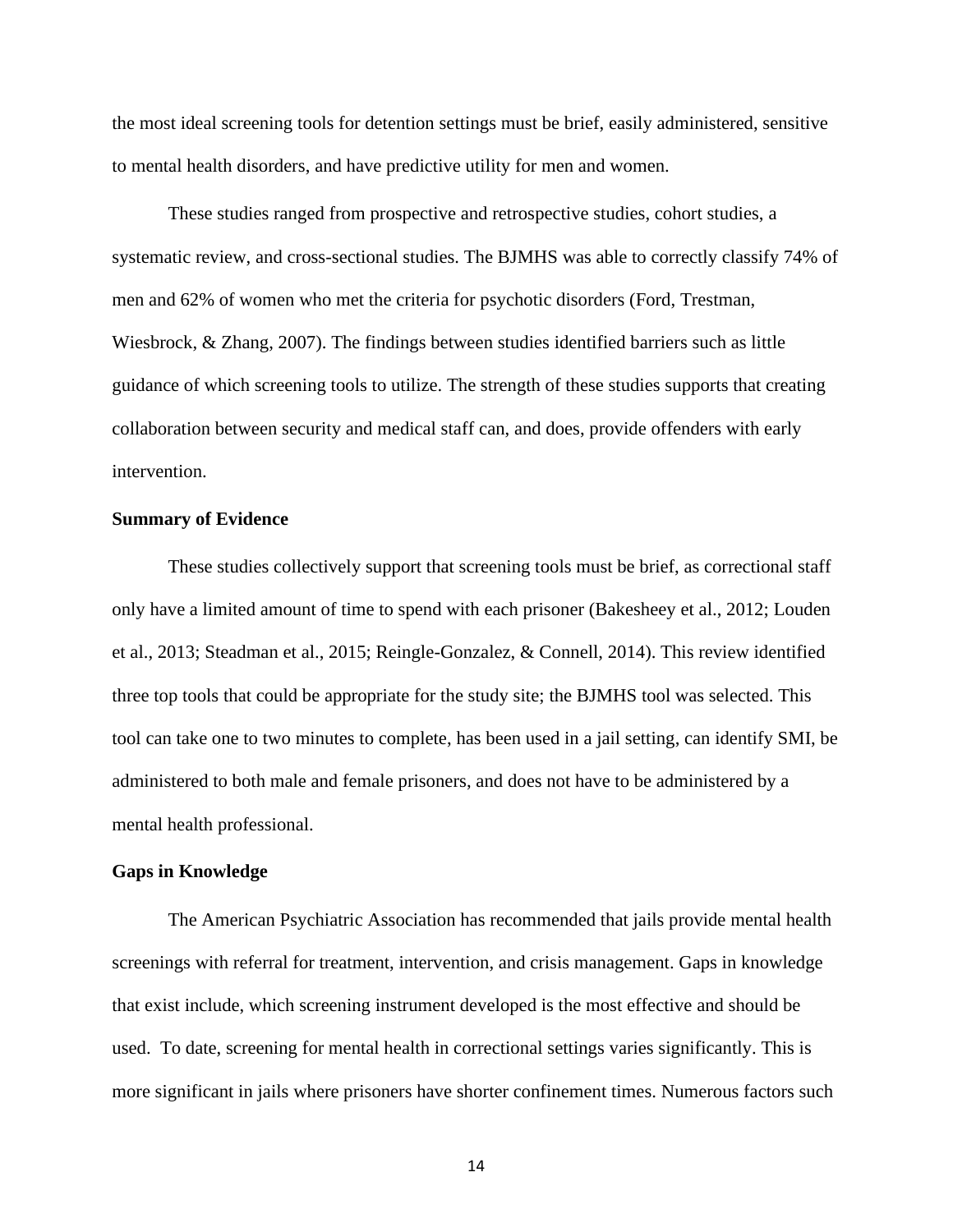as sex, race/ethnicity/culture, jail versus prison populations, as well as staff qualification and training can impact the utilization of screening tools. Standardized assessment tools exist; however, they are underutilized in correctional settings. Identification of SMI can lead to early intervention and better prisoner outcomes.

This study addresses the literature gap by analyzing the use of the BJMHS tool in a jail setting. The study focuses on whether a screening tool can be integrated into daily practice, and by using an evidenced-based screening tool, can this tool identify prisoners suffering from SMI at a higher rate than the facility's current practice. There are several evidence-based screening tools which are available and can be implemented within correctional settings. The decision on which tool can be integrated into current practice lies with the facility.

## **Methods**

#### **Design of Study**

This project used a cross sectional study design to evaluate the use of the BJMHS tool. At the conclusion of the 30-day study, a chart audit was completed. The PI collected data from the mental health survey in prisoners who identified as having SMI through screening with the BJMHS tool. The chart audit was used to review the mental health survey which is completed by the psychiatric RN following the BSMHS tool. Focus was placed on the recommendations section of the note and provider consultation note of the psychiatric RN. Audit of the jail tracking software was used to gather demographics, such as, sex, age, and race of prisoners within the study.

A post group comparison was completed following the conclusion of the study. The same cross-sectional design was followed for the comparison group. A 30-day period was examined to determine if there was a significant difference in the facility's current screening practices against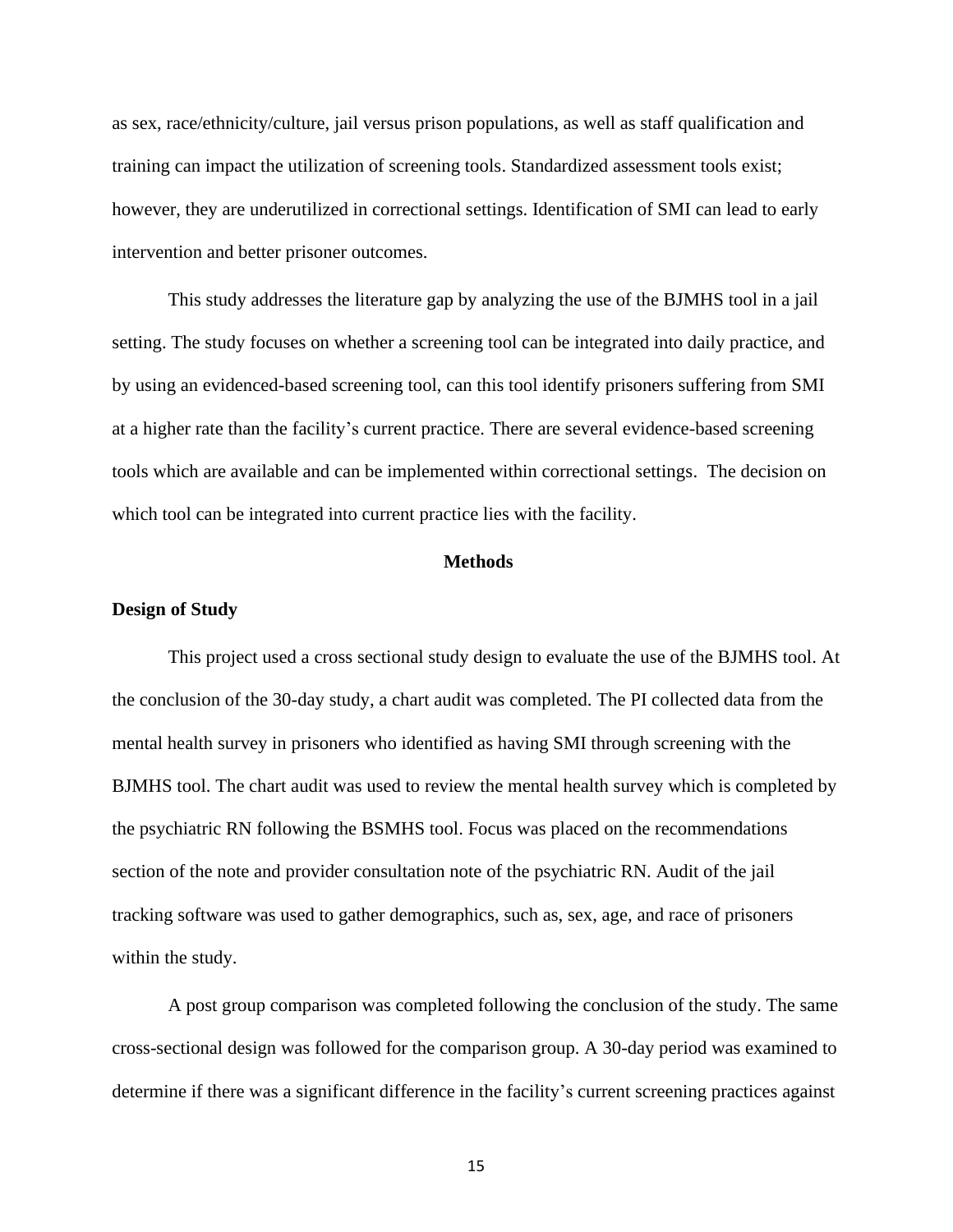the BJMHS tool at identifying SMI. This review of the post comparison group was completed using the jail tracking software to gather total number of arrests during a 30-day period. Demographics were gathered from this software and a review of the facility's current standard screening tool was evaluated. A 30-day post comparison review was completed to determine which practice was significantly different.

#### **Setting**

This quality improvement project took place at a county jail located in the outer bluegrass region of Kentucky. The facility has a capacity of 333 beds and detains prisoners from three surrounding counties. The facility also houses state inmates classified as level I, II and III, parole violators, controlled intake, and community level I inmates. This facility also holds a federal housing contract with the United States Marshall Service, which houses federal inmates from the western district of Kentucky and the southern district of Indiana. This is a secured facility and is not open to the public.

This detention facility utilizes a contracted medical agency, which is a civilian company, that operates within the facility to meet prisoners' healthcare needs while they are in custody. The medical agency personnel consist of one advance registered nurse practitioner (APRN), two registered nurses (RN), and six license practical nurses (LPN). The medical agency offers primary care, preventative care, and continuity of care services for adult prisoners. Services include: diagnosis and treatment of acute and chronic illnesses and injuries; adult and senior health maintenance; immunizations; minor procedures; counseling and behavioral/mental health services.

Prisoners are brought through a secured holding area and taken to the medical department to meet with the PI. The medical department is a clinic setting, with three exam rooms. For this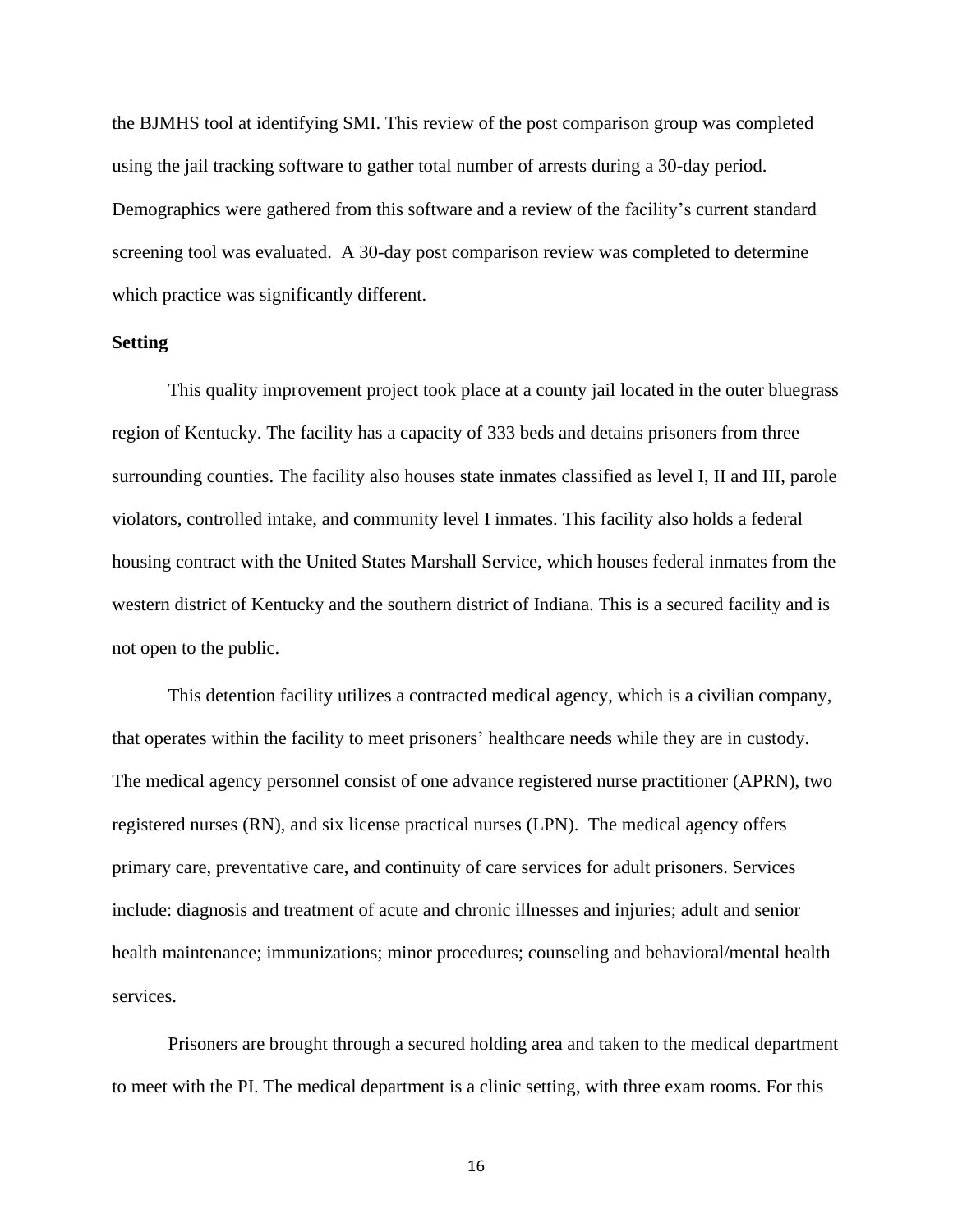study, prior to being screened, prisoners were held in medical holding, which is a locked waiting room, until the PI led the prisoner to an exam room to obtain consent for the BJMHS tool. This was done outside of the booking process, as the PI was required to obtain consent for the prisoner to participate in the study.

#### **Congruence**

The detention center is committed to maintaining care, custody, and control of all individuals housed within their facility, with an emphasis on holding prisoners, staff, and public safety as the upmost important value. The jail does this by following the Kentucky Department of Corrections and Kentucky jail standards. Both the medical provider and the jail work together and share a commitment to providing security and competent care to all prisoners detained at the facility. This project did fulfill both the medical provider and jail's shared values by providing prompt identification of SMI and referral to treatment.

#### **Stakeholders**

Stakeholders for this project included prisoners, officers, medical staff, and jail leadership. Improving mental health screening can directly improve the overall daily operation of the facility. Making screening an essential part of intake could dramatically improve the safety of prisoners, officers, and medical personnel. Medical personnel are stakeholders as they will be responsible for directing resources for prisoners identified with SMI. Prisoners are stakeholders because early identification can lead to faster treatment and the delivery of mental health services such as medication and/or counseling.

#### Site Specific Facilitators and Barriers

Facilitators within the detention center consisted of the jailer, chief deputy and major whose primary focus is to hold staff, prisoner, and public safety in the highest regard. Early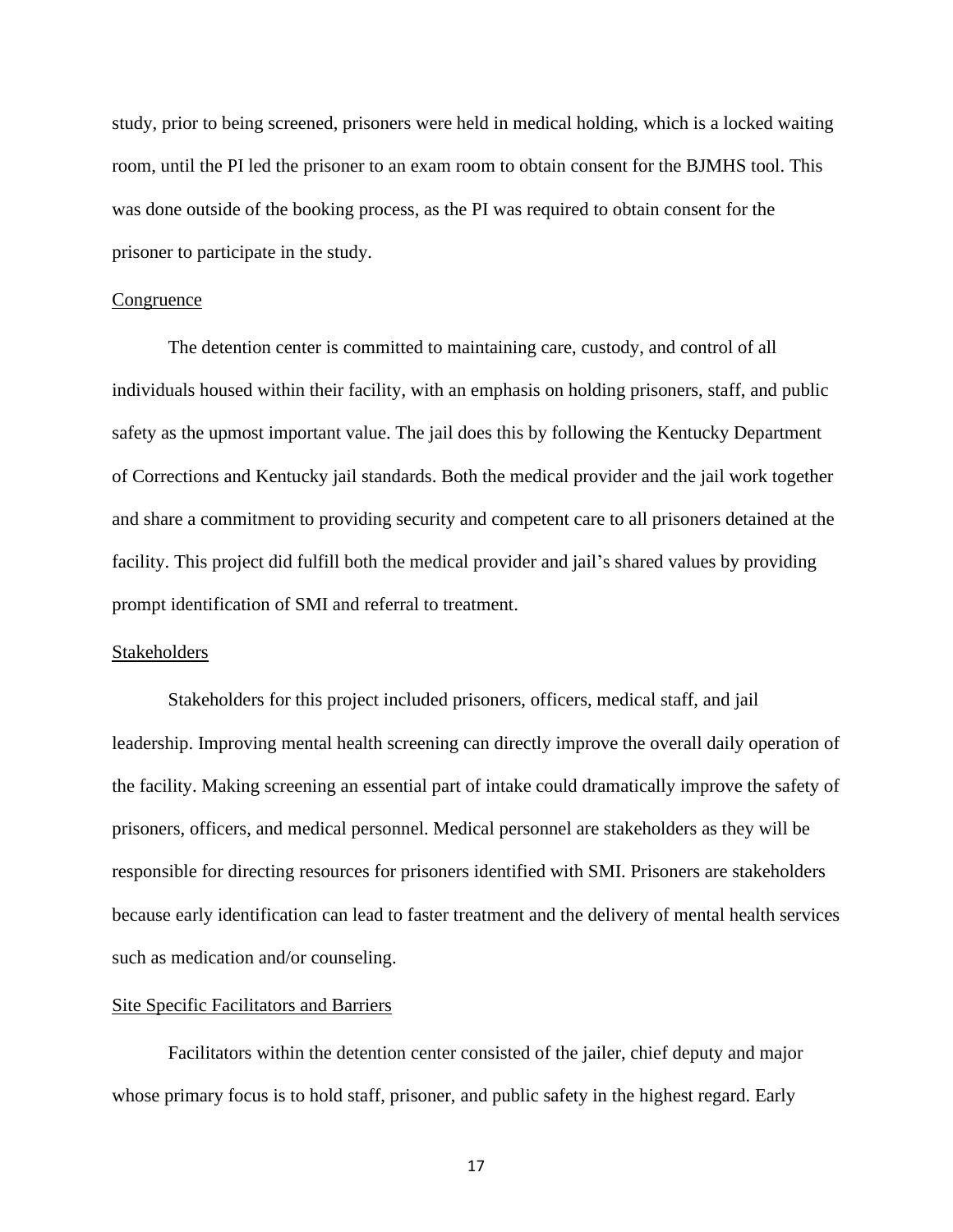identification of SMI allows for early intervention. Intervention can decrease the risk of disruption of daily operations and safety of the facility. So, these people were motivated to identify SMI as a measure of improving daily safety in the facility for staff and prisoners. Facility barriers included the time allotted for the PI to interview prisoners. The time frame allowed to interview prisoners could not impact regular daily operations. Therefore, screening had to be completed between seven and eight o'clock in the morning, so it did not interfere with court proceedings. It is possible this early time period decreased the motivation for some prisoners to participate in this study.

#### **Sample**

A total of 181 prisoners were arrested between November  $6<sup>th</sup>$ , 2021, and December  $6<sup>th</sup>$ , 2021, and thus available for eligibility screening. Inclusion criteria included newly incarcerated adult male and/or female prisoners, above the age of 18-years-old, arrested and booked into the detention center during the 30-day period. Participants could be of any ethnic background with a classification status of county, state, or federal incarceration. The exclusion criteria included: any male/female prisoners detained under immigration, customs and enforcement, weekend commitment orders, prisoners registered under home incarceration and prisoners who speak English as a second language. Prisoners who reported severe mental illness, previous mental health diagnosis prior to arrest, prisoners who had suffered from a traumatic brain injury, developmental disability, substance use and/or any prisoner who may have exhibited signs of impaired capacity, which was assessed at the initial screening during booking, were excluded from the study. The PI reviewed each prisoner's SMQ and arresting citation to see if the prisoner met inclusion criteria. A list of prisoners' who met inclusion criteria was given to the officer and each prisoner was then asked to come to the medical department, if the prisoner chose to come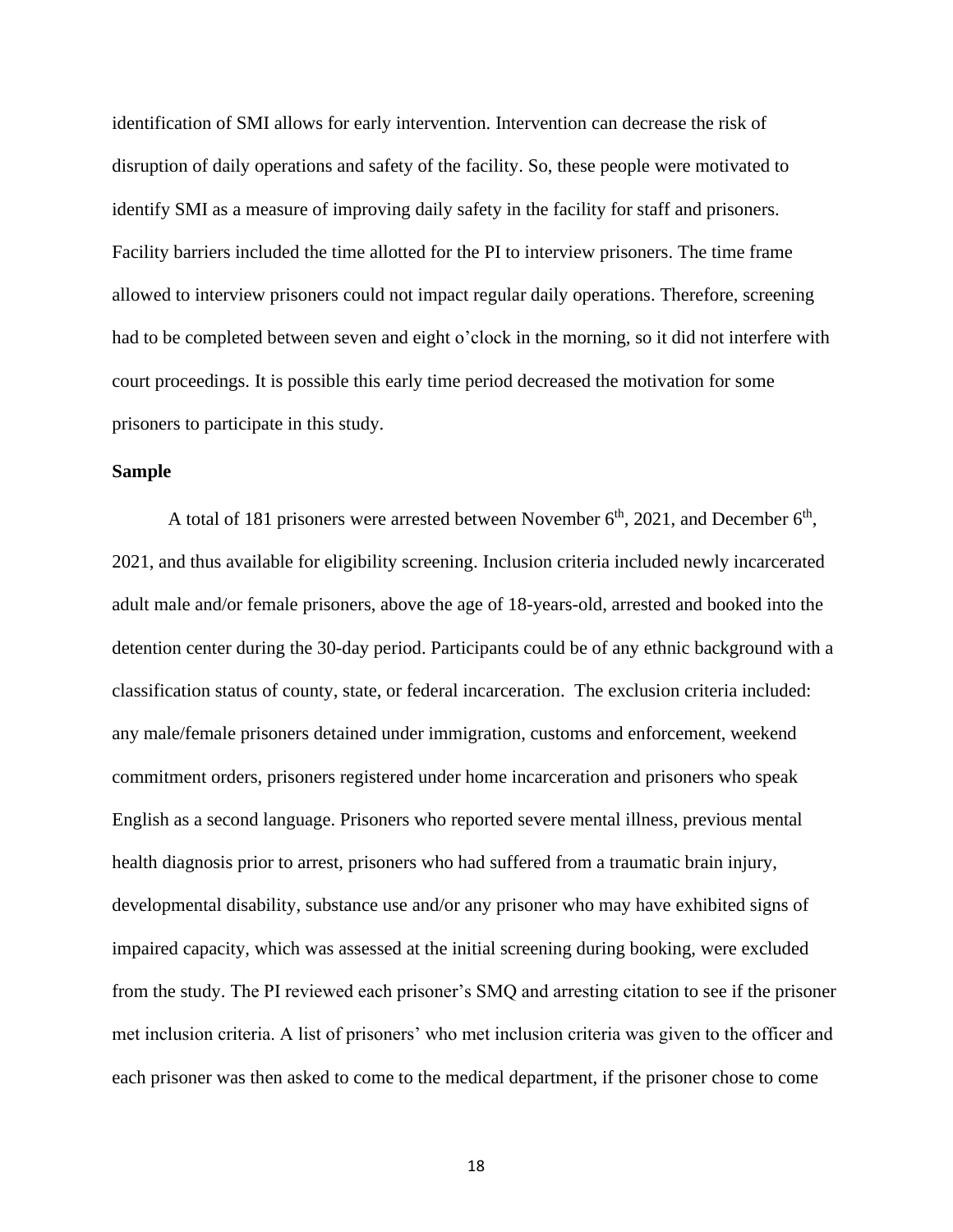the PI met with them and read the survey cover letter (Appendix B), which included an explanation that participation was voluntary, and they had the right to decline to participate without any consequences. Of the 181 prisoners, 100 met inclusion criteria and 89 agreed to participate fully in the study.

## **Procedure**

#### Institutional Review Board Approval

Institutional Review Board (IRB) approval was obtained for this expedited study. Prisoners are considered a vulnerable population, therefore strict inclusion and exclusion criteria was required to protect the prisoners' right to privacy. Extra caution was followed to obtain consent using a survey cover letter which clearly communicated to the prisoners' right to refuse to participate without consequences.

#### Description of Evidence-Based Intervention

The BJMHS tool was administered to 89 prisoners who met inclusion criteria and volunteered to participate in the study. Each of these prisoners were asked the modified BJMHS questions. Each prisoners' individual answers were recorded on the tool and every prisoner was given an interview number which was only known by the PI to provide privacy. The BJMHS tool was administered in the first 24-48 hours of the prisoner's arrest. The tool was administered by the PI in a medical exam room to provide privacy for screening. If the prisoner screened positive for SMI, the PI would place the prisoner's name on a psychiatric RN referral list for further assessment.

#### Measures and Instruments

The BJMHS tool was designed to identify prisoners with mood and/or psychotic disorders. The BJMSH tool was developed by Policy Research Associates, with funding from the National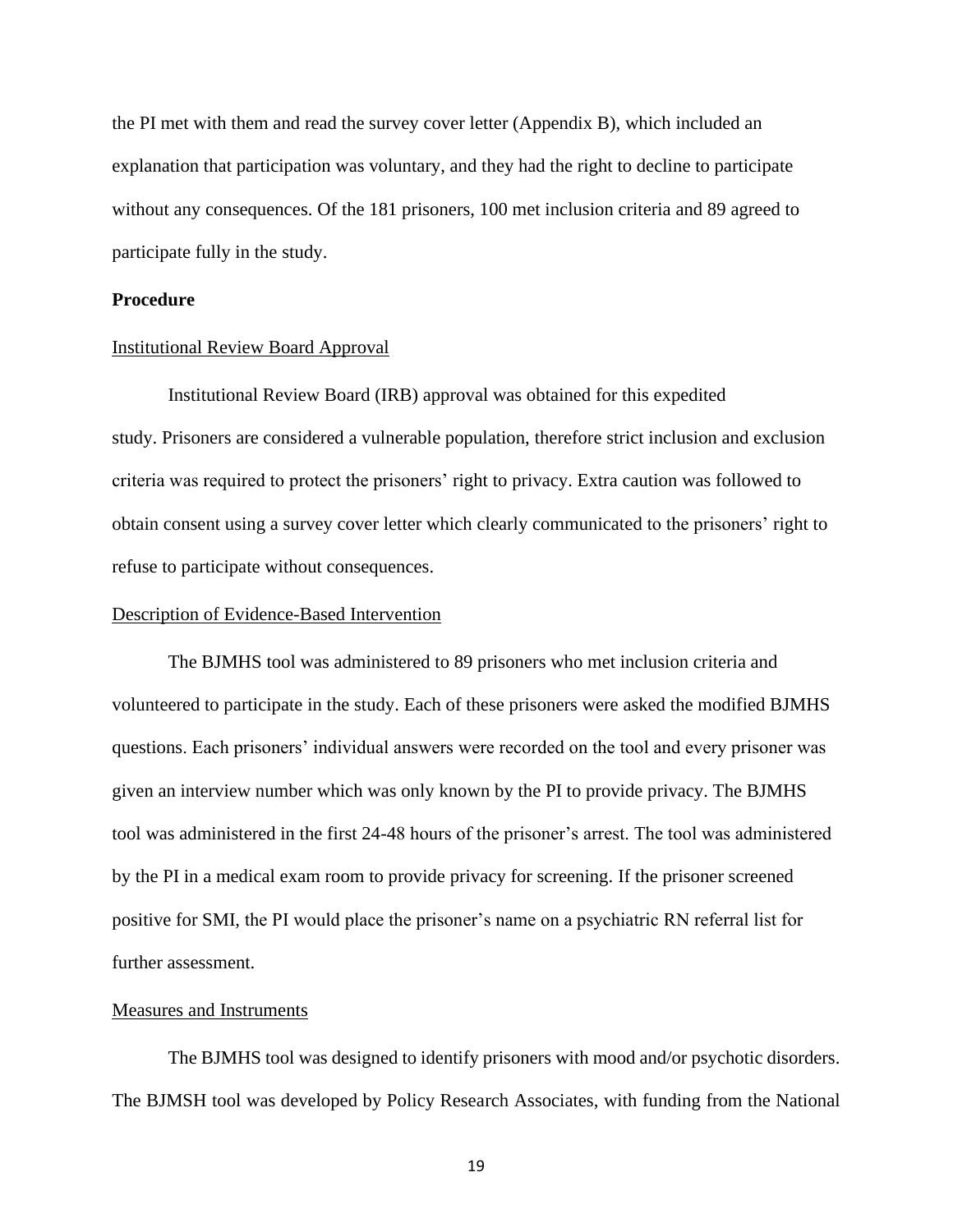Institute of Justice. The reliability and validity of this screening tool has been established with Cronbach alpha score of 0.964 (Martin et al., 2013; Baksheev et al., 2012; Steadman et al., 2007; Steadman et al., 2005).

The BJMHS tool has eight questions and takes less than three minutes to complete. (See Appendix A) The BJMHS tool consist of eight yes or no questions. Questions one through six are the first set of questions and are designed to identify active mental health symptoms, e.g. 'Do you currently believe that someone can control your mind by putting thoughts into your head or taking thoughts out of your head?' Questions seven and eight are considered the second set of questions and assess previous mental health hospitalizations, and/or use of psychotropic medications. A prisoner is expected to be referred for further mental health evaluation if they answer yes to two questions in section one, or yes to one question in section two. The tool was designed to be administered by correctional, classification or medical staff and does not have to be administered by a trained mental health professional.

The initial data was recorded directly to the BJMHS paper tool, then the PI extracted data from the jail management software and medical record. All data were de-identified, and records were assigned a unique identification number known only to the PI through a crosswalk file system. Subsequently, the PI reviewed the pre and post data and then recorded information related to the DNP project variables on a data collection sheet. Next, de-identified data was entered by the PI onto an Excel spreadsheet for the purpose of data analysis.

#### Data Collection

The PI completed a search utilizing the jail management software. The software was used to identify inmates who had been taken into custody in the past 24-48 hours of arrest. Each potential prisoner was screened to meet the inclusion criteria for the study. This was completed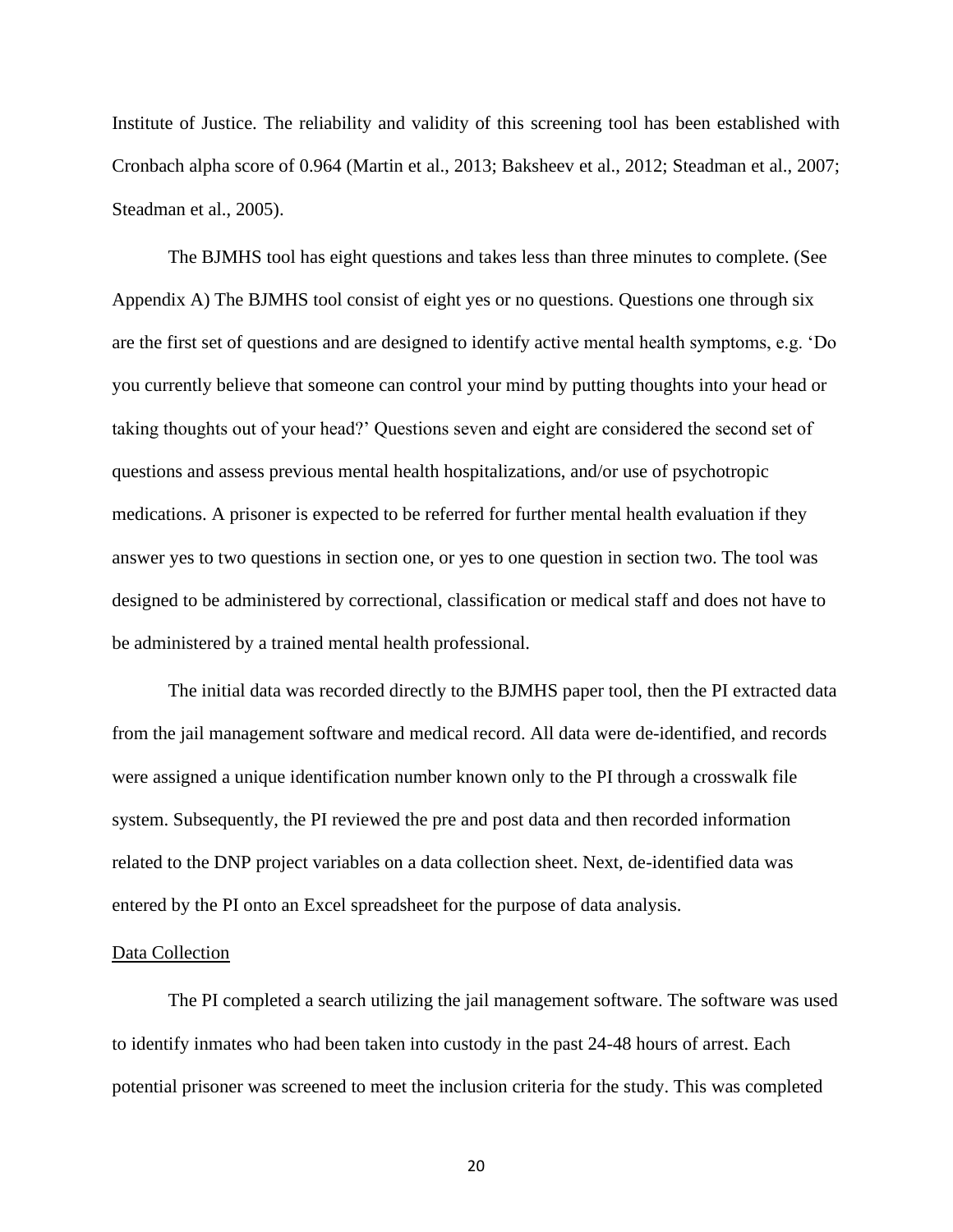by the PI through review of the arrest citation, which alerted the PI of the arresting agency the prisoner belonged to, the SMQ, the prisoner's classification status, and whether they met inclusion criteria for the study. The PI completed a handwritten list of the prisoners' names and current housing locations after they were deemed eligible to participate, based on the inclusion criteria. This list was then given to the security officer. The security officer went to each housing location and advised the prisoner that medical would like to speak with them. At that time, the prisoner could refuse to see medical. If the prisoner refused to be taken to medical by security the officer was instructed by the PI to proceed to the next prisoner on the list until the security officer had collected all the prisoners who agreed to be brought to the medical department. Once prisoners were taken to the medical department, they were placed in medical holding by the security officer. The security officer returned the handwritten list to the PI which was then destroyed by the PI.

The PI would walk to medical holding and call the prisoner's name. The prisoner was then led to the exam room to allow the PI to begin the interview. Prisoners were taken one at a time to provide individual privacy to each prisoner. When the prisoner sat down, they were given a duplicate copy of the survey cover letter (Appendix B). The prisoner was allowed to keep the copy of the survey cover letter. Once the prisoner had the copy of the survey cover letter the PI would read aloud to the prisoner the survey cover letter word for word. If the prisoner declined to answer the survey questions, the PI would walk the prisoner back to medical holding and alert the security officer that the prisoner was ready to return to their housing location. If the prisoner agreed to the survey, consent was obtained, and the prisoner was handed a duplicate laminated copy of the BJMHS tool. At this time, the PI would inform the prisoner that the BJMHS tool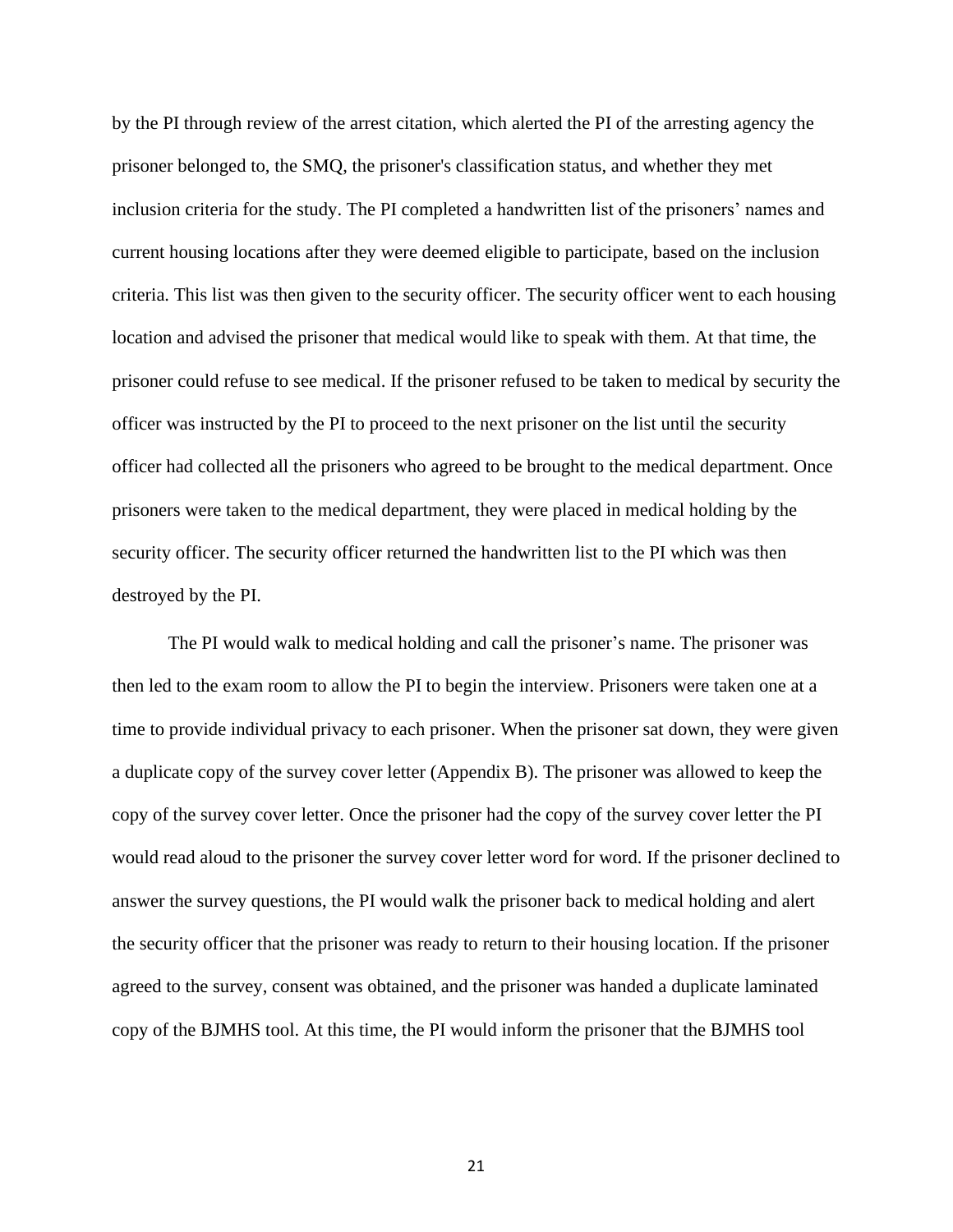would be read aloud to them. The PI instructed the prisoner that he or she was responsible to verbally answer yes or no to the eight-question survey, which lasted one to two minutes.

The PI told the prisoner that a check mark would be placed under yes or no, in ink on the paper copy of the BJMHS tool, in correspondence to the answer the prisoner gave. The PI advised the prisoner that the paper copy would always remain flat on the table to allow the prisoner to be able to physically observe the PI record their given answer by verifying that a check mark had been placed in the box of the prisoner's given response. If the prisoner screened positive for SMI, the prisoner's name was added to the psychiatric RNs referral list for further review following the end of the interview period each day.

During the second stage of data collection the PI accessed the prisoners' medical records to review whether the prisoners who screened positive for SMI were offered a mental health intervention. An intervention was defined as the psychiatric nurse interviewing the prisoner, a referral being made to an outside mental health clinic evaluating SMI, and/or the prisoner's medical record being forwarded to the APRN. This information was extracted from the prisoner's medical record under the mental health survey, completed by the psychiatric RN.

The third stage of data collection was completed by utilizing the jail management software to compare the following month's SMQ to the BJMHS tool. This was completed by the PI who retrieved data pertaining to total arrest, demographics, and review of the SMQ. The PI reviewed any prisoner's SMQ who answered yes to either of the two mental health questions, e.g. 'Are you suicidal? Do you have any mental health problems?" Based on the SMQ, the PI screened to see if the prisoner would have been included in the study based on inclusion criteria. Then, based on the sample of those who would have met inclusion criteria, the PI checked to see if these prisoners were offered mental health interventions.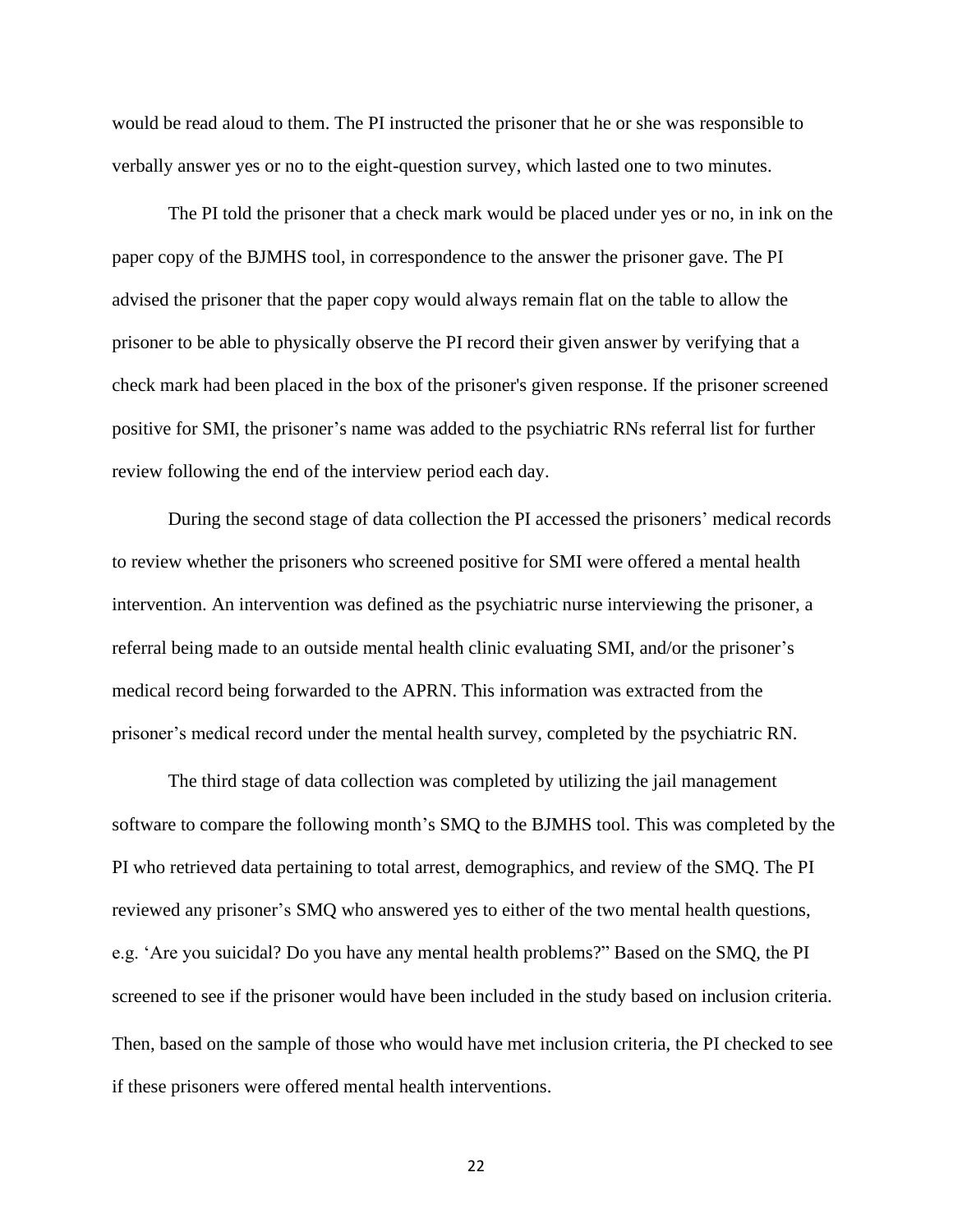#### Data Analysis

Descriptive analysis, including means and standard deviations or frequency distributions, was used to describe study variables. The chi-square test of association was used to evaluate differences in outcomes between screening methods. Data analysis was conducted using SPSS version 25, with an alpha of .05.

#### **Results**

#### **Demographics and Findings**

The study sample included a total of 100 prisoners who met inclusion criteria, of that sample 89 prisoners agreed to participate in the study. The majority of the sample was male (77.9%). The largest ethnic group representation was Caucasian (62%). The mean age comparison was 35.6 (Table 1). At the conclusion of the study, 25 of the 89 prisoners identified as having SMI with the BJMHS. All 25 of these prisoners were referred to mental health services (Table 3). Ten of the 25 prisoners were lost to follow-up before a mental health intervention could occur. Seven prisoners were released before the RN could meet with them, and three refused to be interviewed by the RN following the BJMHS. Of the remaining prisoners who screened positive for SMI (n=15), eight (53%) had a previous mental health diagnosis and were started on previous medication. Three prisoners (20%) did not have a reported history of SMI but after assessment they were started on psychotropic medication. Four prisoners (27%) were interviewed by the APRN and did not require psychotropic medication, but were offered alternative therapy measures, such as journaling, counseling, deep-breathing and coping strategies.

A post comparison of a separate 30-day period reviewed the facility's SMQ compared against the BJMHS tool. There were 143 prisoners arrested during the post comparison month.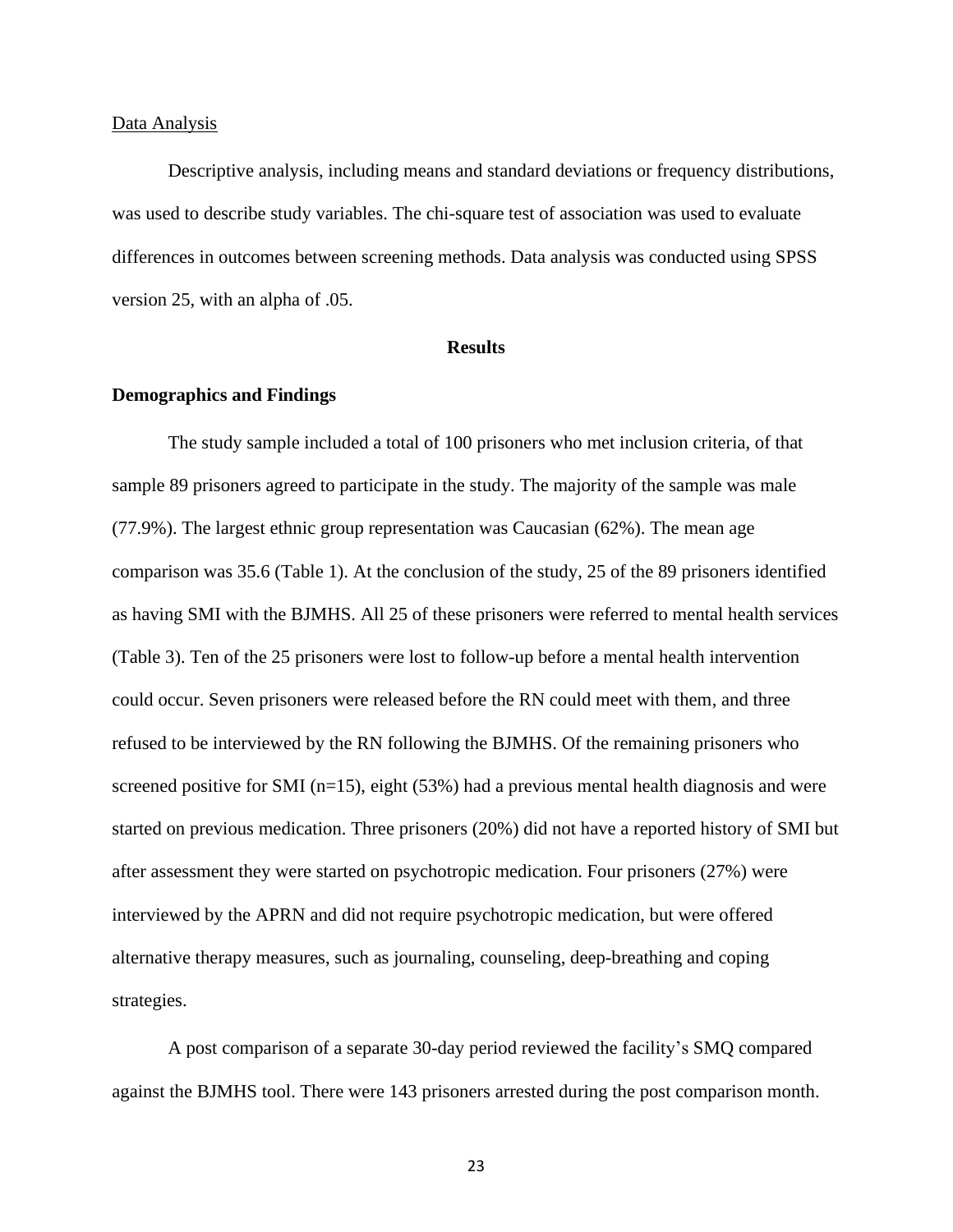Of the 143 prisoners it was determined that 97 would have qualified to be screened utilizing the BJMHS tool (Table 2). Of the 97 prisoners who were eligible to be screened based on study inclusion criteria, only three prisoners (3%) identified as needing mental health intervention based on the current SMQ. All three prisoners identified were offered a mental health intervention.

There was a statistically significantly higher portion of positive mental health screenings based on the BJMHS tool compared to the SMQ. Among the prisoners who were screened with the BJMHS tool, 72% screened for having SMI, compared to only 3% utilizing the SMQ  $(p<001)$ , (Table 2).

#### **Discussion**

The results of this study showed a significant increase in the number of prisoners identified with SMI using the BJMHS tool compared to the SMQ screening in the jail evaluated in this study. All the prisoners identified received behavioral health evaluation and treatment, excluding the 10 prisoners who were lost to follow-up. There was no statistically significant difference in age, gender, and race between the two groups. The BJMHS tool was able to identify 28% of the prisoners screened with the tool for SMI. This is clinically and statistically significant to support that this tool did identify more prisoners for SMI than the standard practice, which identified 3% of the prisoners as having SMI. A study by Steadman et al., (2005) reported that the BJMHS tool identified 65.5% of men who were screened to have SMI and 61.6% of women identified as having SMI through screening. A study completed by Baksheev and Ogloff (2012) used the BJMHS tool for screening and identified 69.7% of the prisoners correctly classified as having SMI. The BJMHS tool was below the average in this study, however this could be linked to sample and/or limitations in this study.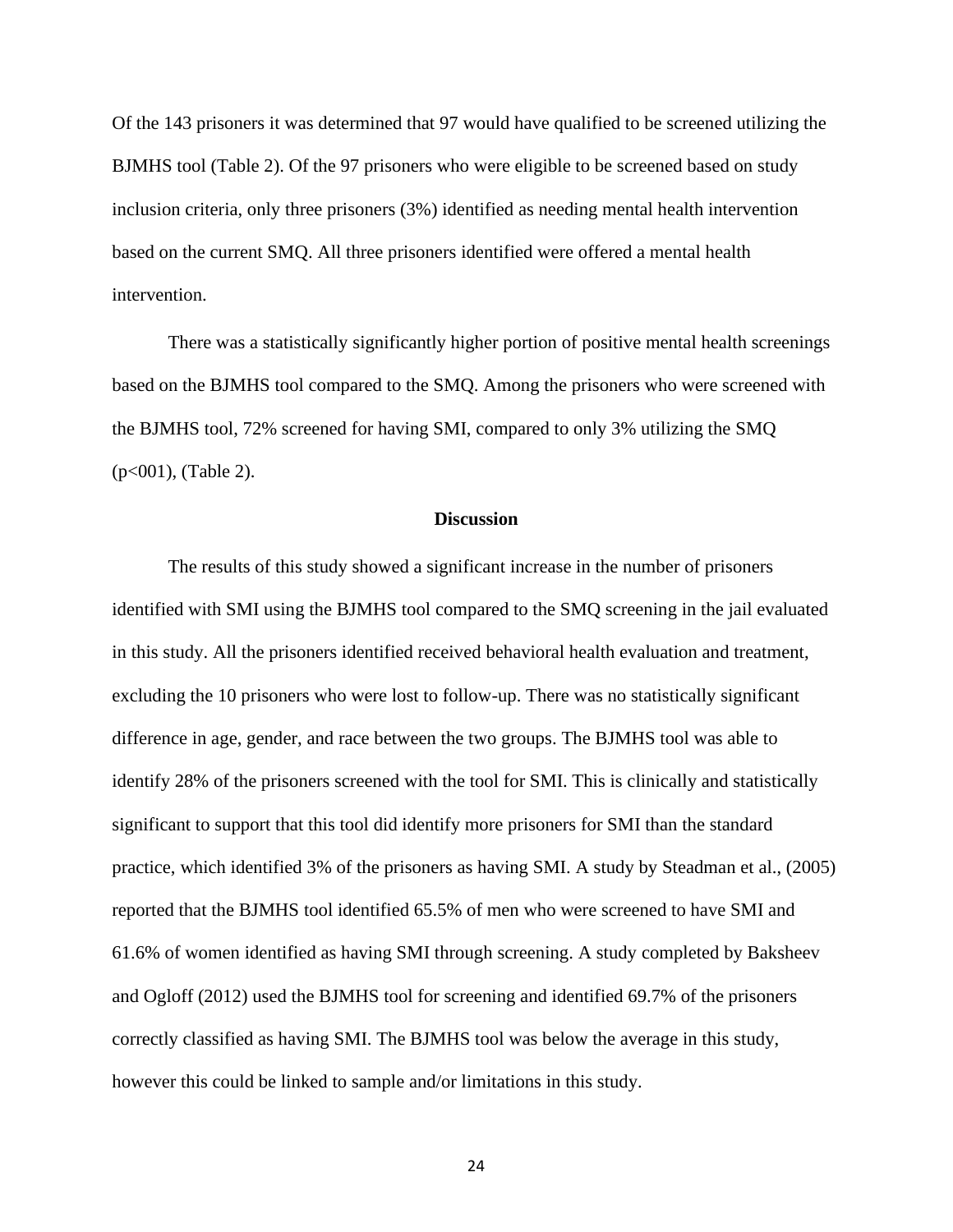Prisoners are a unique and vulnerable population who face increased challenges, especially with mental health assessment, diagnosis, and access to treatment. Reingle-Gonzales and Connell (2014) reported that prisoners suffering from SMI will go to great lengths to hide their illness or symptoms from staff or other offenders. This could be why many prisoners who have SMI are missed using the two-question screen in the SMQ. This could be a reflection in the post comparison month where screening using the SMQ identified only 3% of the population as having SMI, compared to 28% of the population identified as having SMI using the BJMHS tool. The use of the BJMHS should more accurately identify SMI. This leads to security and medical staff missing prisoners who could be identified with SMI using the BJMHS tool. This is consistent with other studies that have found that using a standardized screening tool improved identification of SMI among the jail population. A recent study by O'Connor and Morris (2019) provides evidence to support the use of screening tools to improve referrals for prisoners who need mental health services. Screening prisoners for SMI prior to classification status did contribute to the initiation of mental health services (Geyti et al., 2018). Another study by Louden, Skeem and Blevins (2013) provides evidence that screening for SMI in incarcerated individuals is the first step toward addressing prisoners' complex needs.

The demographics and setting remained the same between the study group and comparison group, yet the BJMHS tool was able to identify a higher population of prisoners who needed mental health services compared to the facility's current practice. Of the 25 prisoners who did identify as having SMI, not one was detected with the SMQ; therefore, no intervention was offered, based on the facility's current practice. There are other tools which have higher sensitivity rates than the BJMHS tool. These tools could also be evaluated in this setting and may identify even more SMI considering their higher sensitivity and specificity rates. Studies could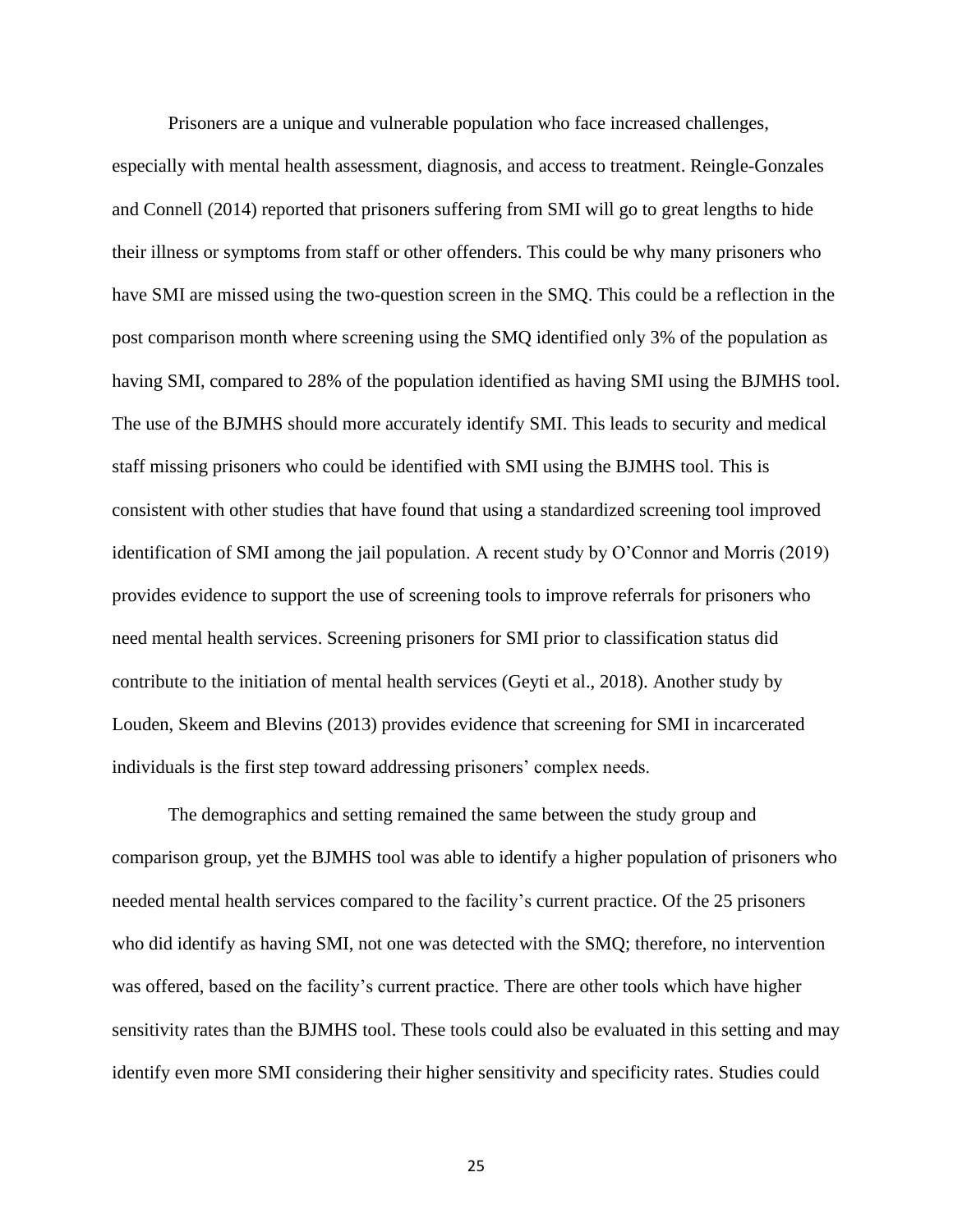be conducted to identify whether these tools are more effective in jail settings. A comparison trial of the CMHSM and the BJMHS tool in this setting could be reviewed to determine if the CMHSM could identify men with SMI at a higher rate than the BJMHS tool. However, this leaves the issue on how to screen women in this setting. A difference between the BJMHS tool and the CMHSM is that the CMHSM is only administered to men and the questions are specific to men. Jails are co-ed, which leaves women without a screening tool. Like the BJMHS, the CMHSM tool can be conducted by anyone rather than requiring an RN or behavioral health specialist, which is an advantage in terms of having available resources. One tool administered to everyone would make the booking process more seamless, decreasing the officers time with each prisoner. Because of this, the BJMHS tool was used in this study, but future studies could evaluate the use of the CMHSM. Future studies need to be completed to compare both screening methods/tools on the same patients and see which one is better at identifying SMI.

#### **Practice Recommendations**

The question is not whether screening tools work, its which ones work for which facilities, and which tools can be integrated into daily practice the fastest, with minimal cost, time, and training. For the jail setting used in this study it is recommended that the BJMHS be implemented as standard practice because of its effectiveness and ease of use, and its ability to identify SMI in both males and females. Implementation of the BJMHS tool should begin at this facility through an in-service training session. The officers booking inmates are responsible for screening prisoners and need to be taught how to administer the screening tool. This can be complete through a 30–45-minute in-service training session required for the booking officers. The first 30 minutes of the training can be used to increase education related to early identification for SMI. In a recent study Kois et al., (2020) supported that mental health training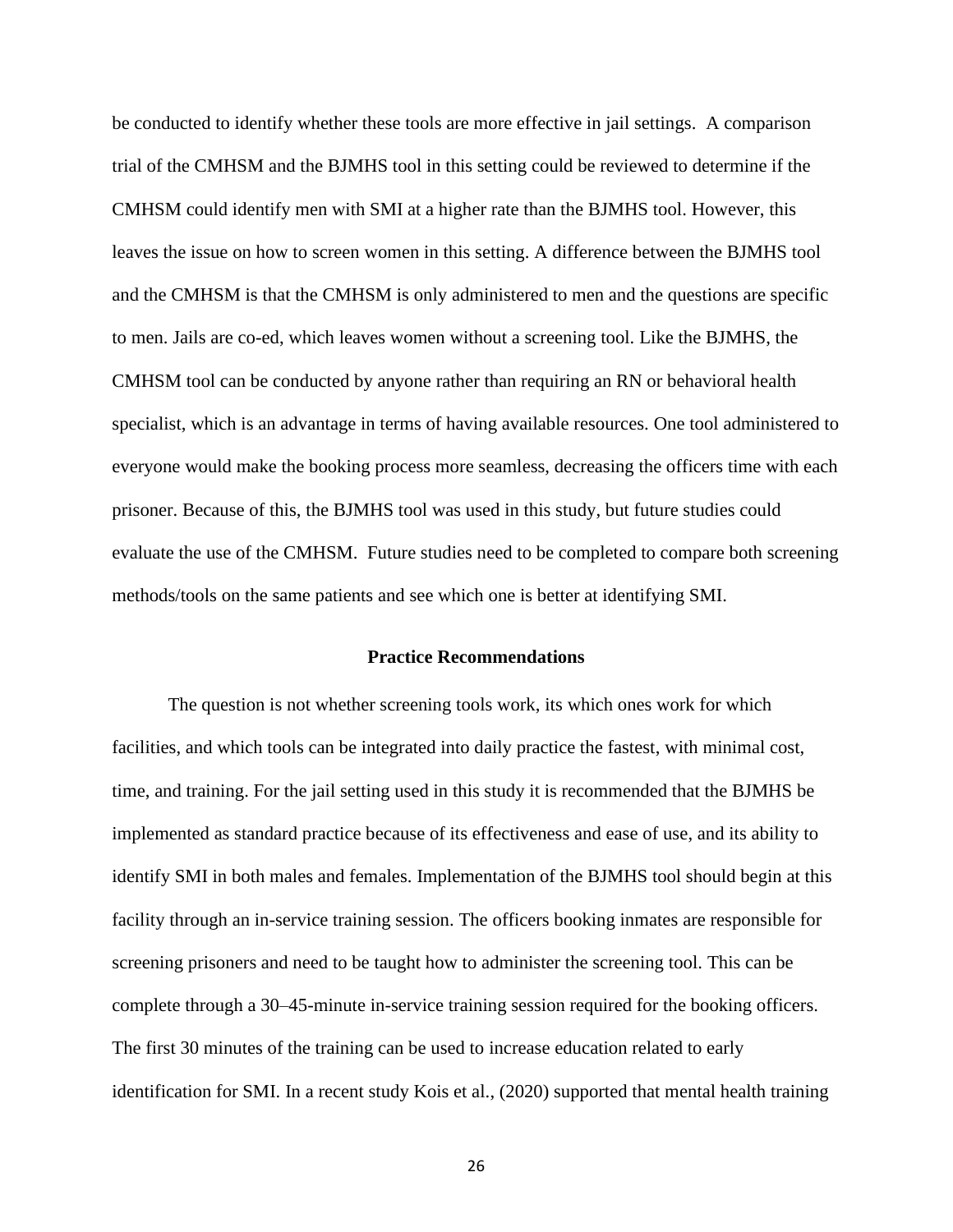related to identification and early intervention for correctional officers, directly impacts the safety of prisoners and officers. The second 15 minutes of the class can be used to educate officers on the BJMHS tool and how to administer the questions. Jail management software could place the eight BJMHS tool questions directly into the SMQ and all prisoners could be screened at intake during the booking process. This could be implemented by utilizing the jail management software to design a drop-down feature, thus allowing officers to ask the eight questions associated with the BJMHS tool. Following the booking process as it occurs now, the SMQ with the BJMHS questions would be emailed to the nurse to review. This would allow the nurse to review the SMQ with the BJMHS tool questions. The booking officer would move the prisoner into holding to allow the nurse to complete the mental health survey in order to guide early mental health interventions.

#### **Limitations**

There were three significant limitations with this study. The early time for data collection, the strict inclusion criteria, and the length of the consent process. The jailer of the correctional setting allowed permission for the PI to conduct the study if daily function was not impacted by the PI completing the screening. Therefore, prisoners were usually screened between 7 am and 9 am. This could have been a factor for the 11 prisoners out of the eligible 100 prisoners who declined due to sleep disruption. 181 prisoners were arrested during the screening period, but due to strict inclusion criteria, only a sample of 100 were able to participate. During the comparison month, 141 prisoners were arrested, and each one was administered the SMQ. The BJMHS tool requires between one and two minutes to complete. Obtaining consent for the study could require between five and ten minutes prior to the tool being initiated, which may have decreased desire to participate.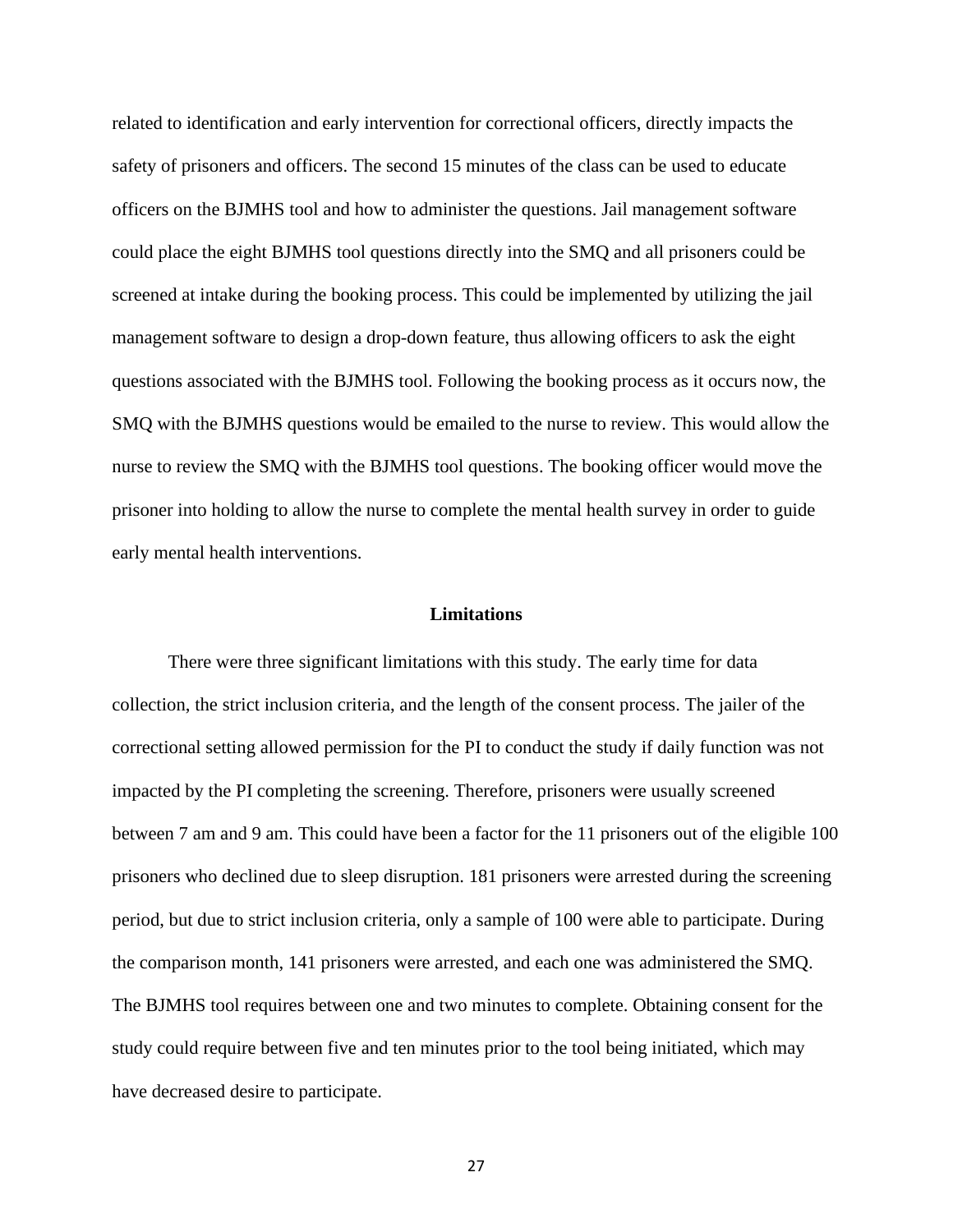#### **Conclusion**

Severe Mental Illness of prisoners represents a growing public health crisis that has significant social, clinical, and economic implications. Attempting to balance human rights with public safety, poses unique challenges in correctional settings to identify SMI in this prisoner population. Prisoners who suffer from SMI commit suicide at higher rates, with suicide remaining the leading cause of deaths within jails, higher than the national average (Carson, 2021). Lack of clear guidance related to the use of valid and reliable screening tools to identify prisoners with SMI continues to be a barrier to care. Identifying which tools to select in prisoner populations based on setting, demographics and need will require continued research and training to address this growing concern. Each facility can choose from standardized tools depending on which screening tool best fits their facility screening practice.

The BJMHS is brief and effective, appropriate for males and females, and requires minimal use of resources to implement. The use of a valid and reliable screening tool to identify SMI should be standard practice in every correctional setting to decrease the number of times these prisoners slip through the process unnoticed, and untreated. Early identification of SMI leads to early intervention, which leads to improved prisoner and facility outcomes.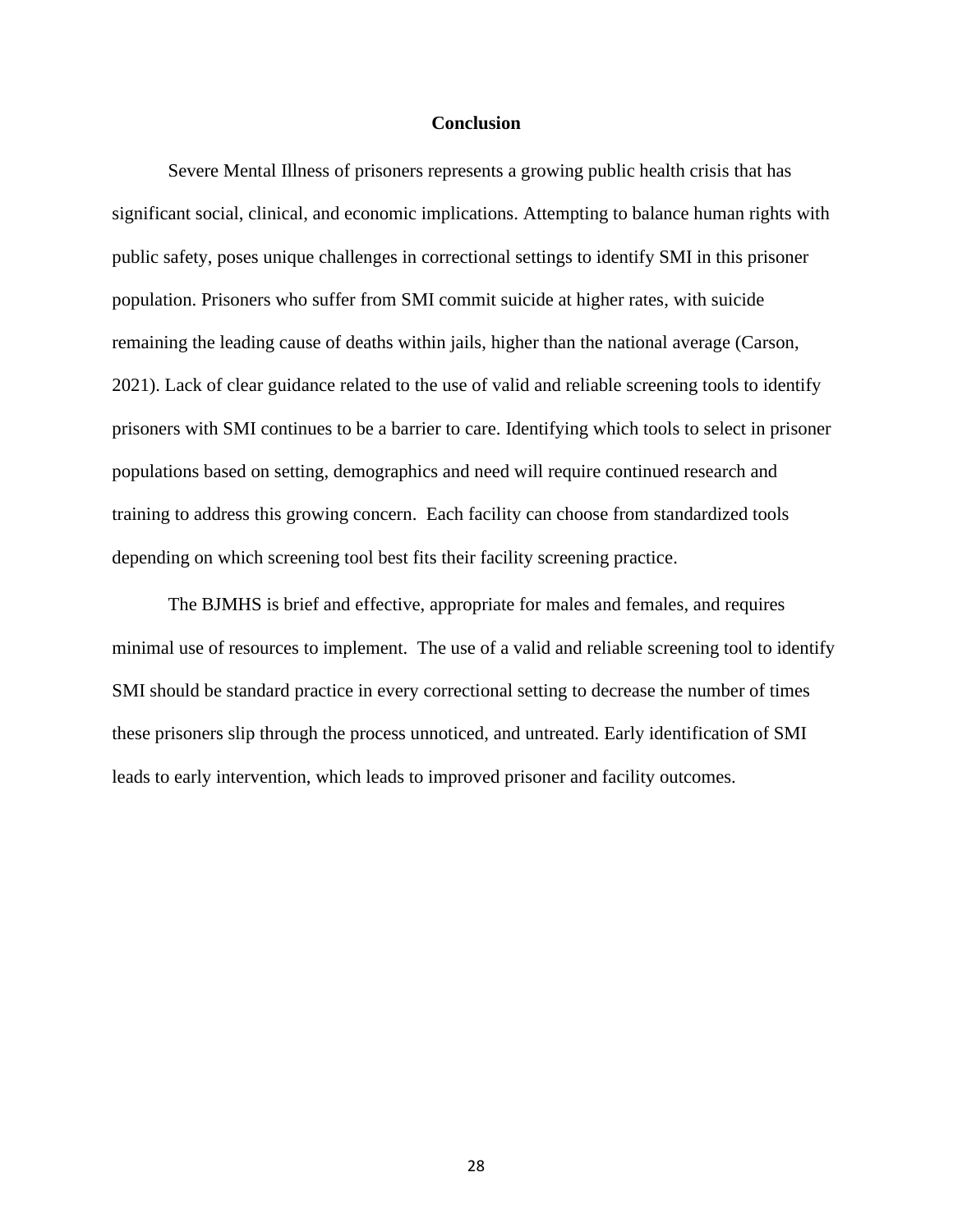#### **References**

- American Psychiatric Association. (2015). *Psychiatric services in correctional facilities*. American Psychiatric Pub.
- Baillargeon, J., Binswanger, I. A., Penn, J. V., Williams, B. A., & Murray, O. J. (2009). Psychiatric disorders and repeat incarcerations: the revolving prison door. *American Journal of Psychiatry*, *166*(1), 103-109.
- Baksheev, G. N., Ogloff, J., & Thomas, S. (2012). Identification of mental illness in police cells: A comparison of police processes, the Brief Jail Mental Health Screen and the Jail Screening Assessment Tool. *Psychology, Crime & Law*, *18*(6), 529-542.
- Fazel, S., & Seewald, K. (2012). Severe mental illness in 33588 prisoners worldwide: systematic review and meta-regression analysis. *The British journal of psychiatry*, *200*(5), 364-373.
- Fontanarosa, J., Uhl, S., Oyesanmi, O., & Schoelles, K. M. (2013). Interventions for adult offenders with serious mental illness.
- Ford, J. (2010). *Mental health screens for corrections*. DIANE Publishing.
- Kois, L. E., Hill, K., Gonzales, L., Hunter, S., & Chauhan, P. (2020). Correctional officer mental health training: Analysis of 52 US jurisdictions. *Criminal Justice Policy Review*, *31*(4), 555-572.
- Louden, Skeem, J. L., & Blevins, A. (2013). Comparing the Predictive Utility of Two Screening Tools for Mental Disorder Among Probationers. *Psychological Assessment*, *25*(2), 405– 415. https://doi.org/10.1037/a0031213
- Manchester, J., Gray-Miceli, D. L., Metcalf, J. A., Paolini, C. A., Napier, A. H., Coogle, C. L., & Owens, M. G. (2014). Facilitating Lewin's change model with collaborative evaluation in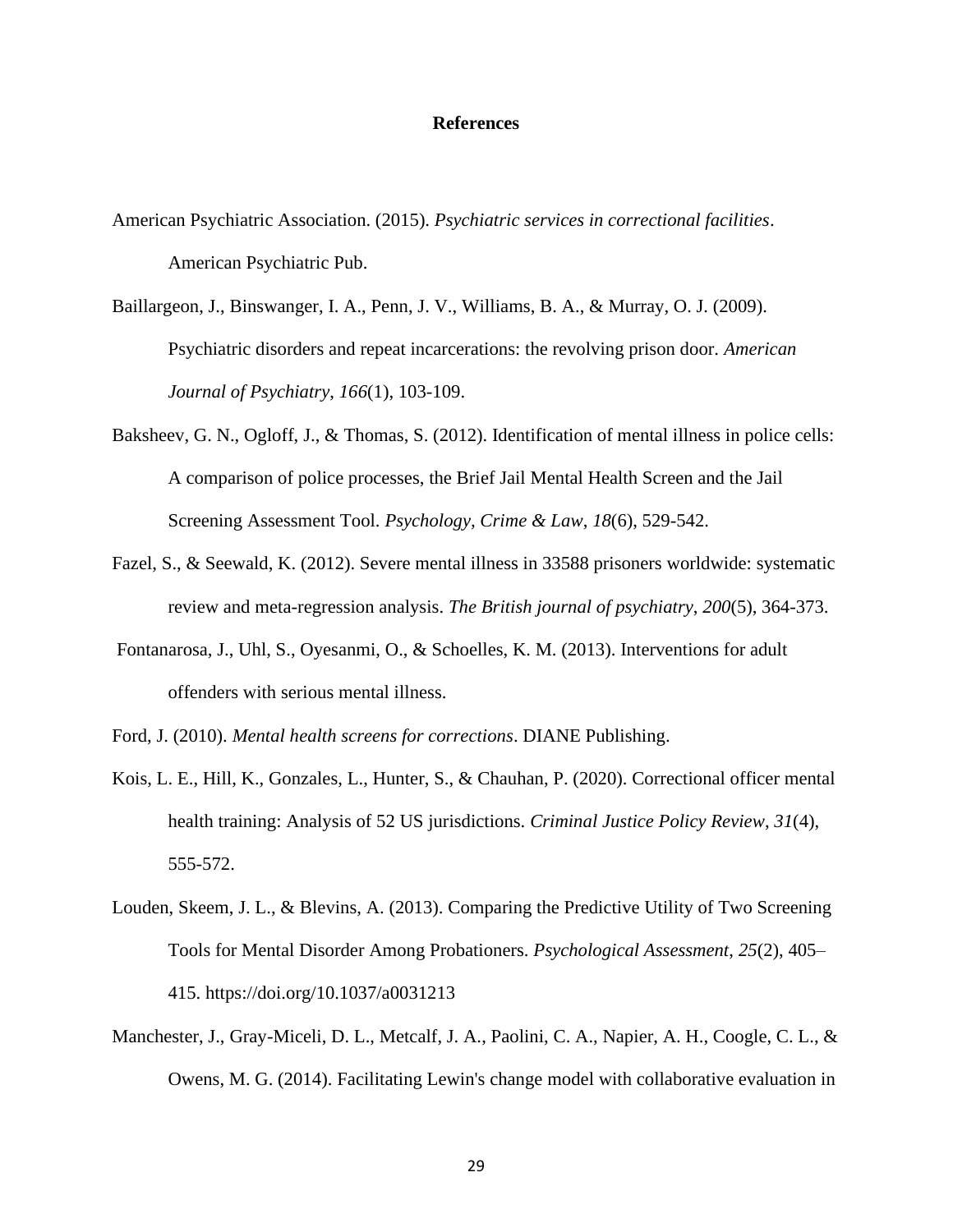promoting evidence-based practices of health professionals. *Evaluation and program planning*, *47*, 82-90.

- Martin, M. S., Colman, I., Simpson, A. I., & McKenzie, K. (2013). Mental health screening tools in correctional institutions: a systematic review. *BMC psychiatry*, *13*(1), 1-10.
- National Commission on Correctional Health Care: The Health Status of Soon-to-Be- Released Inmates: A report to congress. Chicago, National Commission on Correctional Health Care 2002.
- Noonan, M., Rohloff, H., & Ginder, S. (2015). Mortality in local jails and state prisons, 2000– 2013–Statistical tables. *Bureau of Justice Statistics. available at: http://www. bjs. gov/content/pub/pdf/mljsp0013st. pdf (accessed 22 Aug 2016)*.
- Reingle-Gonzalez, J., & Connell, N., (2014). Mental Health of Prisoners: Identifying Barriers to Mental Health Treatment and Medication Continuity. *American Journal of Public Health (1971), 104*(12), 2328-2333.
- Rich, A. D, Allen, S. A., & Williams, B. A. (2014). The Need for Higher Standards in Correctional Healthcare to Improve Public Health. *Journal of General Internal Medicine: JGIM*, *30*(4), 503–507. https://doi.org/10.1007/s11606-014-3142-0
- Steadman, H. J., Robbins, P. C., Islam, T., & Osher, F. C. (2007). Revalidating the Brief Jail Mental Health Screen to increase accuracy for women. *Psychiatric Services*, *58*(12), 1598-1601.
- Steadman, H. J., Scott, J. E., Osher, F., Agnese, T. K., & Robbins, P. C. (2005). Validation of the brief jail mental health screen. *Psychiatric Services*, *56*(7), 816-822.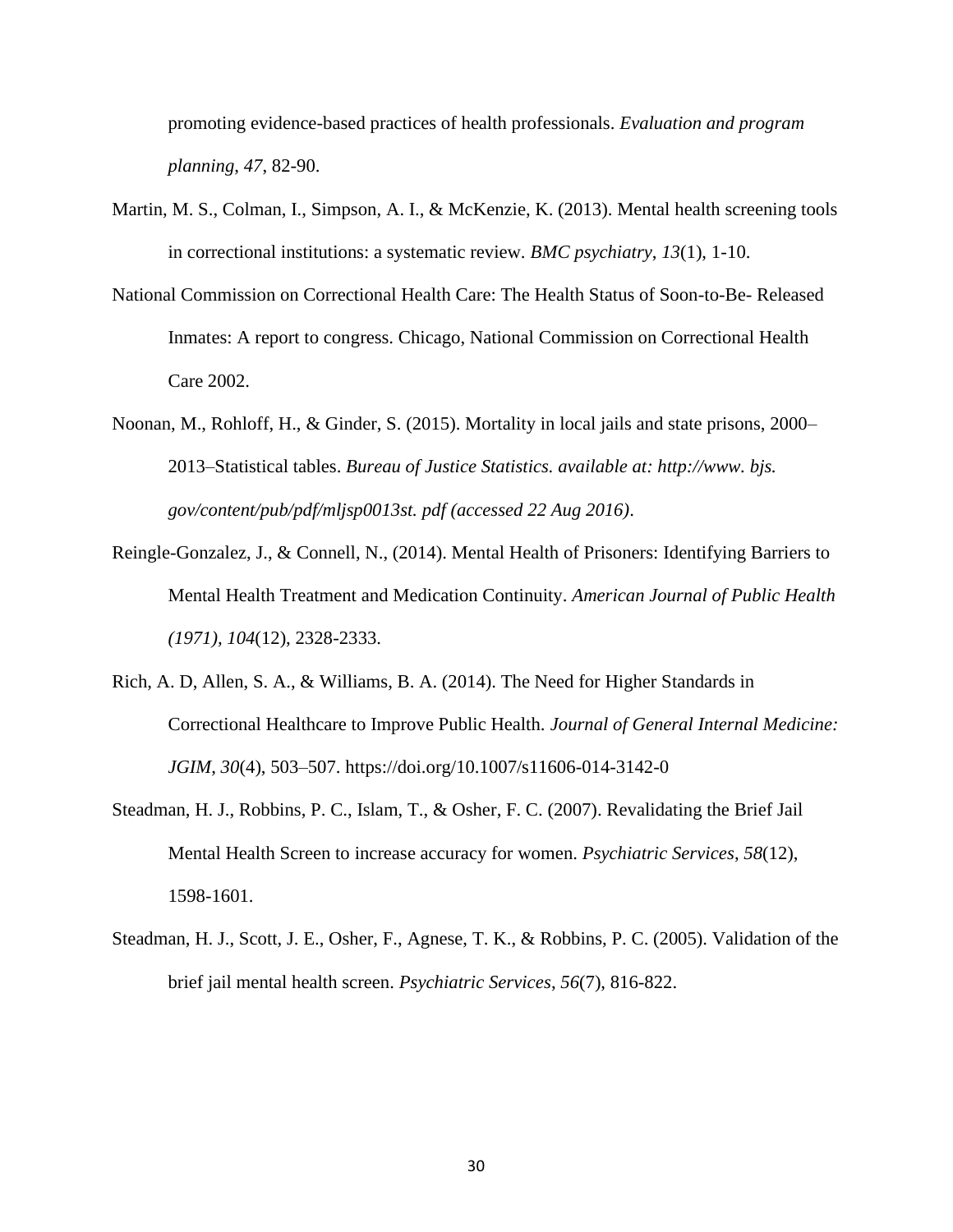## **List of Tables**

| Fable 1. Demographic summary of study participants |                           |                              |
|----------------------------------------------------|---------------------------|------------------------------|
| Demographics                                       | Study Group ( $n = 181$ ) | Standard Group ( $n = 143$ ) |
| Sex, n (%)                                         |                           |                              |
| Male                                               | 141 (77.9%)               | 106 (74.1%)                  |
| Female                                             | 40 (22.1%)                | 37 (25.8%)                   |
| Race, n (%)                                        |                           |                              |
| <b>Black</b>                                       | 37 (20.4%)                | 19 (13.3%)                   |
| Hispanic                                           | 17 (9.4%)                 | 14 (9.8%)                    |
| White                                              | 120(66.3%)                | 103 (72.0%)                  |
| Unknown                                            | 7(3.9%)                   | 7(4.9%)                      |
| Age, mean (range)                                  | 35.6 (19-66)              | 37.3 (18-65)                 |

## **Table 1. Demographic summary of study participants**

 $T$ able 1. Demographic summary of study participants

## **Table 2. Mental health screening outcomes by group**

Table 2. Mental health screening outcomes by group

|                         | <b>Study Group</b>    |                | <b>Standard Care group</b> |                |
|-------------------------|-----------------------|----------------|----------------------------|----------------|
| No. inmates approached  | 100                   |                | 97                         |                |
| Refused                 | 11                    |                |                            |                |
| Mental health screening | 89 <sup>a</sup>       |                | 97 <sup>b</sup>            |                |
| administered            | n (%) positive        | n (%) negative | n (%) positive             | n (%) negative |
|                         | 25 (28.1%)            | 64 (71.9%)     | $3(3.0\%)$                 | 94 (97.0%)     |
| Chi-square test of      | $X^2$ = 96.39, p<.001 |                |                            |                |
| association             |                       |                |                            |                |

ascreened using the BJMHS

**b** screened using standard medical questionnaire

## **Table 3. Summary of interventions for those who screened positive for severe mental illness in the study group (n=15)**

Table 3. Summary of interventions for those who screened positive for severe mental illness in the study group (*n* = 15)

| Intervention                | n(%)        |
|-----------------------------|-------------|
| Previous Dx. - Started meds | 8 (53.3%)   |
| New Medication              | $3(20.0\%)$ |
| Alternative Therapy         | 4 (27.0%)   |

\*Note: 10 of the 25 inmates were lost-to-follow-up before intervention could occur due to release prior to MH intervention (n=7) or refusal to meet with RN (n=3)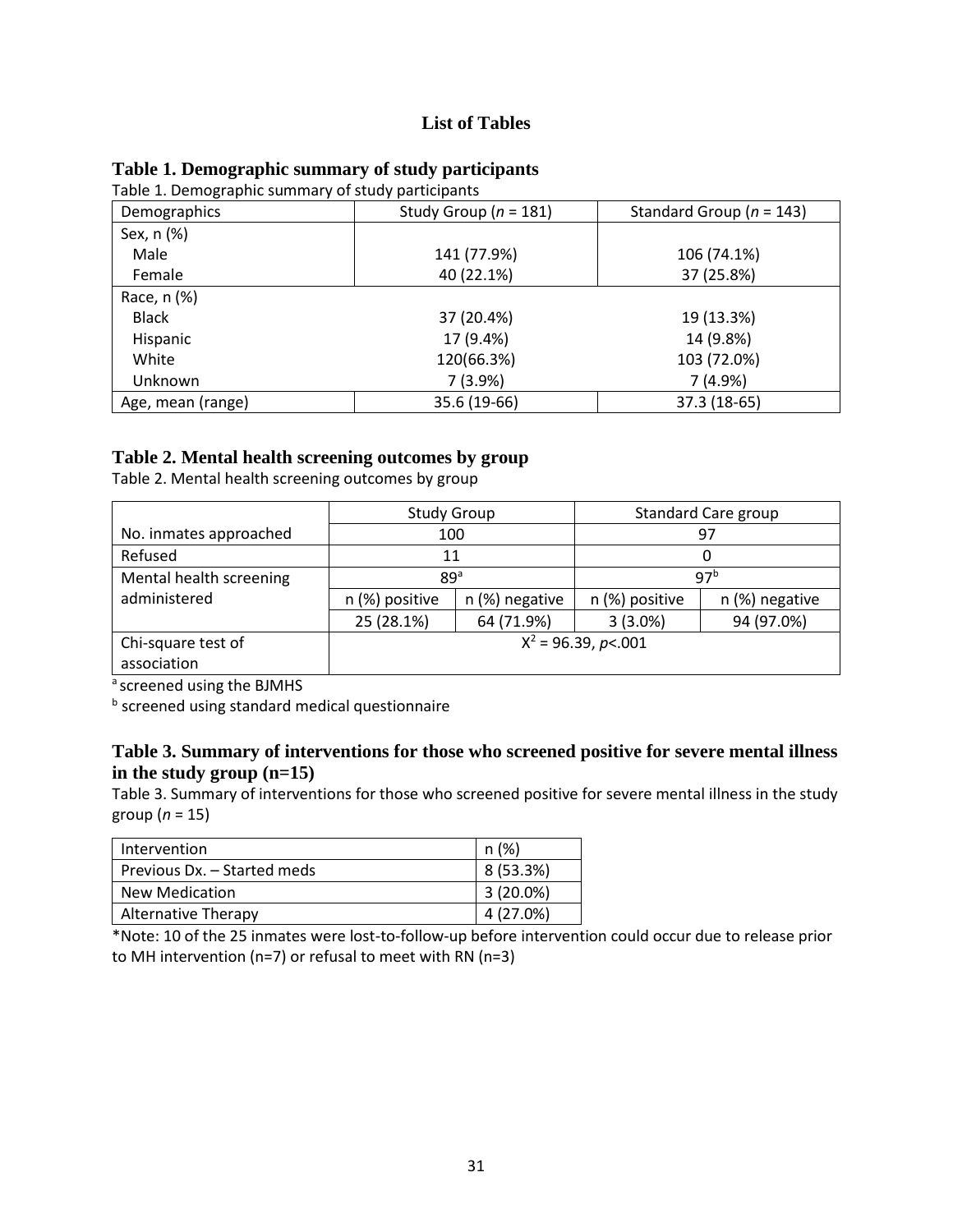## **List of Appendices**

## **Appendix A**

# **Brief Jail Mental Health Screening**

Interview #

## **Section 1**

| <b>Questions</b> |                                                                                                                                                  | N <sub>0</sub> | <b>Yes</b> | <b>General Comments</b> |
|------------------|--------------------------------------------------------------------------------------------------------------------------------------------------|----------------|------------|-------------------------|
|                  | Do you <i>currently</i> believe that someone can<br>control your mind by putting thoughts into your<br>head or taking thoughts out of your head? |                |            |                         |
| 2.               | Do you <i>currently</i> feel that other people known<br>your thoughts and can read your mind?                                                    |                |            |                         |
| 3.               | Have you <i>currently</i> lost or gained as much as two<br>pounds a week for several weeks without even<br>trying?                               |                |            |                         |
| 4.               | Have you or your family or friends noticed that<br>you are <i>currently</i> much more active than you are<br>usually?                            |                |            |                         |
| 5.               | Do you <i>currently</i> feel like you have to talk or<br>move more slowly than you usually do?                                                   |                |            |                         |
| 6.               | Have there <i>currently</i> been a few weeks when you<br>felt like you were useless or sinful?                                                   |                |            |                         |
| 7.               | Have you ever taking any medication prescribed<br>for you by a physician for any emotional or<br>mental health problems?                         |                |            |                         |
| 8.               | Have you ever been in a hospital for emotional or<br>mental health problems?                                                                     |                |            |                         |

**Referral Instructions: This detainee should be referred for further mental health evaluation if he/she answered:**

- **YES to item 7; OR**
- **YES to item 8; OR**
- **YES to at least 2 of the items 1 through 6; OR**
- **If you feel it is necessary for any reason**

Not Referred \_\_\_\_\_\_

Referred \_\_\_\_\_\_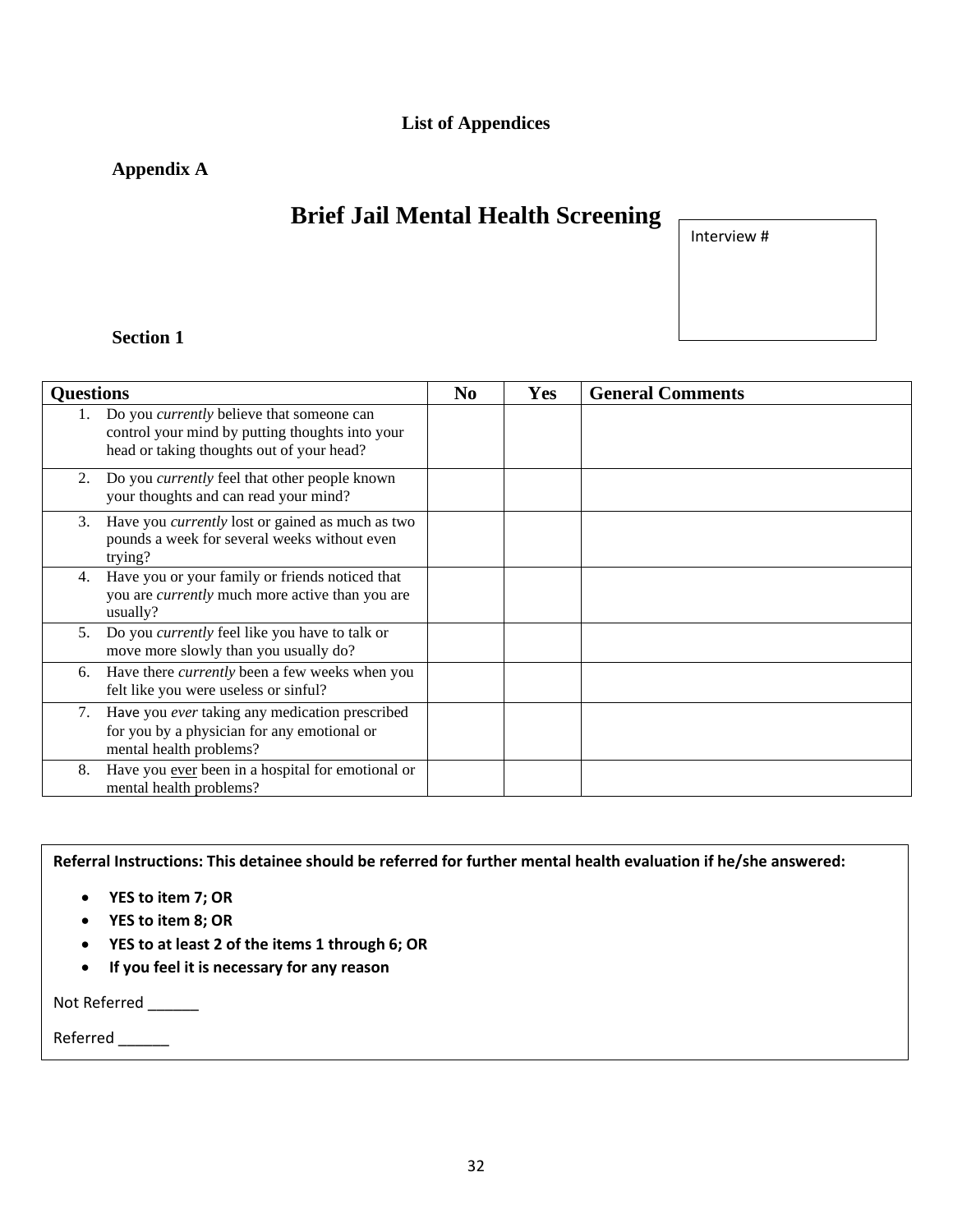## **Appendix B**

## **Screening for Severe Mental Illness in Correctional Settings Using the Brief Jail Mental Health**

#### **Screening Tool**

#### **Survey Cover Letter**

As a researcher with the University of Kentucky, I am inviting you to take part in a survey about severe mental illness in newly arrested prisoners. I hope to learn whether severe mental illness can be identified following an 8-question survey.

Although you may not get personal benefit from taking part in this research study, your responses may help us understand more about prisoners who suffer from severe mental illness and whether screening individuals allows early identification. Some volunteers experience satisfaction from knowing they have contributed to research that may possibly benefit others in the future.

If you do not want to be in this study, there are no other choices except not to take part in the study. If you agree to answer the questions in the one-to-two-minute survey or choose to refuse to answer the questions of the survey, this choice will have NO impact on your jail, prison, or parole status. Completion of the survey is voluntary.

The survey will take about one-to-two-minutes to complete.

Although I have tried to minimize this, some questions may make you upset or feel uncomfortable and you may choose not to answer them. If questions do upset you, I can tell you people who may be able to help you with these feelings.

Your response to the survey will be kept confidential, excluding any statements made about wanting to end your life, plans to physically hurt yourself or the desire to hurt another person. If you are having these feelings/thoughts, I am required to report these to the psychiatric nurse. When I write about the study you will not be identified. Your responses to the survey will be anonymous to program faculty and security personnel, no names will appear or be used on research documents or be used in presentations or publications. The program faculty and security personnel will not know that any information you provided came from you, nor even whether you participated in the study. Your information collected for this study will NOT be used or shared for future research studies.

At the close of the study, I will complete an audit of your medical records. This audit will only occur if you answer yes to specific questions. If you answer yes to specific questions at the close of the study, I will access your medical record one time. I will enter the mental health survey note in your medical record and I will review the referral section of this note. I am trying to extract that there was a mental health referral complete.

This referral could be that the psychiatric nurse interviewed you, a referral was made to seven counties and/or your medical record was forwarded to the medical provider for further review. This information will be counted as a mental health referral which was provided to you following the survey questions. These referrals are also voluntary, and you have the right to refuse any referral offered to you, but even